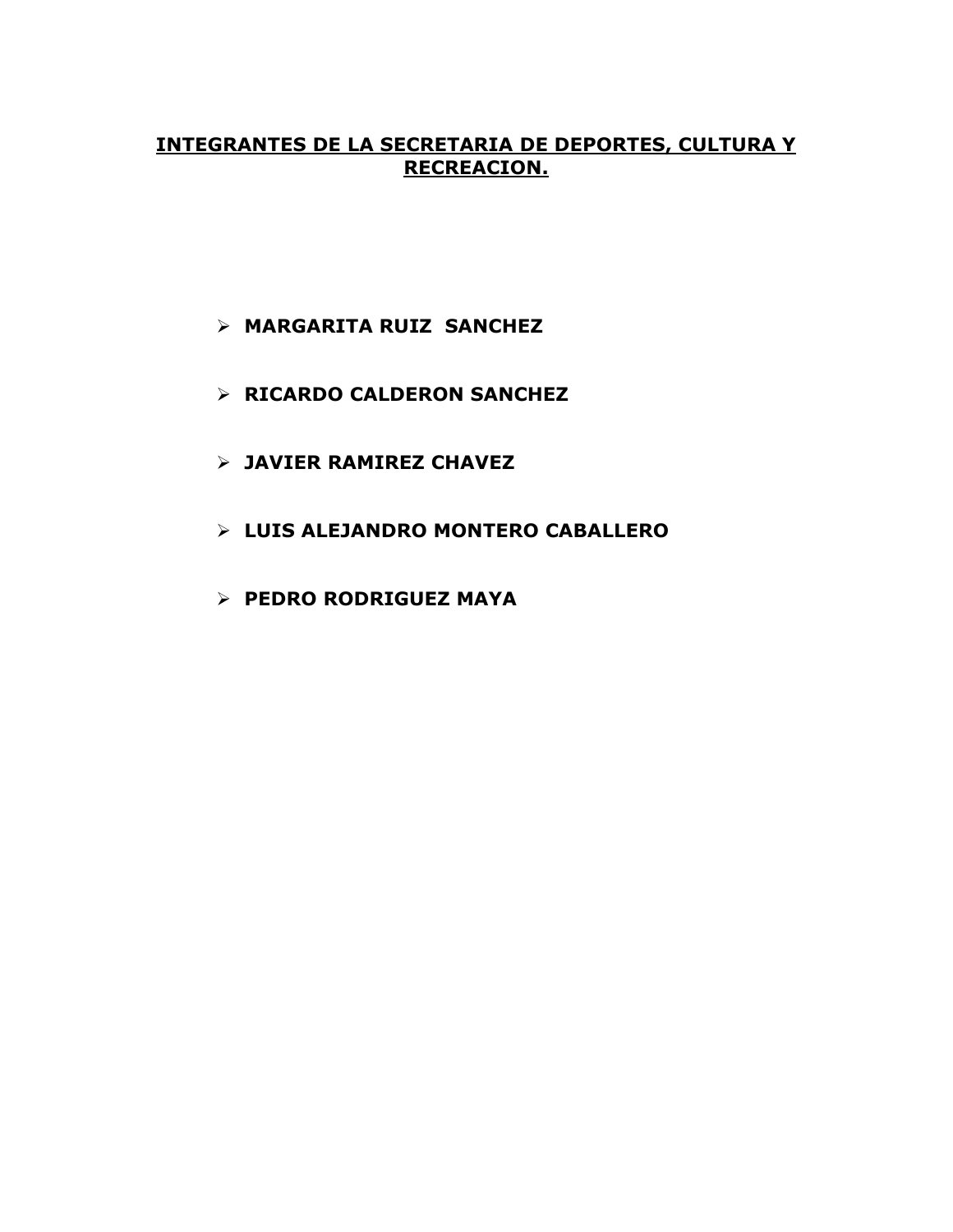# **COMPAÑERAS Y COMPAÑEROS**:

LOS INTEGRANTES DE LA SECRETARÍA DE DEPORTES, CULTURA Y RECREACIÓN PERIODO 2012- 2016 LES BRINDAMOS LA MÁS CÁLIDA Y CORDIAL BIENVENIDA A ESTA **XXXIX CONVENCIÓN NACIONAL ORDINARIA DE LOS TELEFONISTAS**, EVENTO QUE AÑO CON AÑO REVITALIZA A NUESTRA ORGANIZACIÓN; LO ANTERIOR, YA QUE LOS INTEGRANTES DEL COMITÉ EJEUTIVO NACIONAL Y LAS COMISIONES NACIONALES INFORMAMOS SOBRE CADA UNA DE LAS TAREAS QUE ESTATUTARIAMENTE TENEMOS ENCOMENDADAS, Y ASÍ MISMO, RECIBIMOS LA VALIOSA RETROALIMENTACIÓN DE PARTE DE USTEDES, LO QUE INYECTA NUEVOS BRÍOS PARA SEGUIR ADELANTE EN EL QUEHACER QUE CARACTERIZA AL SINDICATO DE TELEFONISTAS. ESPERAMOS QUE EN EL DESARROLLO DE LOS TRABAJOS ENCONTREMOS ALGUNAS ALTERNATIVAS DE SOLUCIÓN A LOS RETOS QUE HOY EN DÍA ENFRENTAMOS

EN EL CONTEXTO POLÍTICO NACIONAL Y COMO ACTORES DEL MISMO; ENCONTRAMOS QUE EN ESTE ÚLTIMO AÑO SE HAN DADO REFORMAS ESTRUCTURALES, TALES COMO, LA FISCAL, POLÍTICO-ELECTORAL, EDUCATIVA, TELECOMUNICACIONES Y RADIODIFUSIÓN Y ENERGÉTICA, SIENDO ESTAS DOS ÚLTIMAS LAS DE MAYOR IMPACTO PARA EL PAÍS, DEBIDO A QUE DURANTE MUCHO TIEMPO ERAN CONSIDERADOS SECTORES ESTRATÉGICOS PARA LA ECONOMÍA Y EL DESARROLLO DEL PAÍS, ACABANDO CON TAL SITUACIÓN DE UN PLUMAZO, CON EL ARGUMENTO DE QUE LLEGARÁN INVERSIONES DE CAPITAL EXTRANJERO Y CON ELLO SE LOGRARÁ DISMINUIR EL DESEMPLEO, EN EL CASO ESPECÍFICO DE LA REFORMA CONSTITUCIONAL EN MATERIA DE TELECOMUNICACIONES Y RADIODIFUSIÓN, LA DECLARACIÓN DE PREPONDERANCIA AL GRUPO ECONÓMICO CARSO (AMÉRICA MÓVIL, INBURSA Y CARSO) Y LA RECIENTE APROBACIÓN EL PASADO 14 DE JULIO DE LA LEY SECUNDARIA QUE REGIRÁ AL SECTOR, REPRESENTA PARA LOS TELEFONISTAS EL TEMA DE MAYOR IMPORTANCIA, YA QUE DESDE UN PRINCIPIO FUE EVIDENTE LA DEDICATORIA HACIA AMÉRICA MÓVIL, BAJO EL PRETEXTO DE DESMONOPOLIZAR EL SECTOR Y EL FOMENTO DE LA COMPETENCIA EFECTIVA Y LA LIBRE CONCURRENCIA, MIENTRAS QUE A GRUPO TELEVISA LE HAN ABIERTO LAS PUERTAS Y OTORGADO UN SIN NÚMERO DE FACILIDADES PARA FORTALECER SU MONOPOLIO DE TV ABIERTA Y RESTRINGIDA, ES DECIR NO LOS HAN TOCADO NI CON EL PÉTALO DE UNA ROSA. DERIVADO DE LO ANTERIOR, COMO STRM ENFRENTAREMOS EN LOS SIGUIENTES DÍAS UNA DE LAS NEGOCIACIONES MÁS TRASCENDENTALES PARA EL FUTURO DE TELÉFONOS DE MÉXICO Y EL SINDICATO DE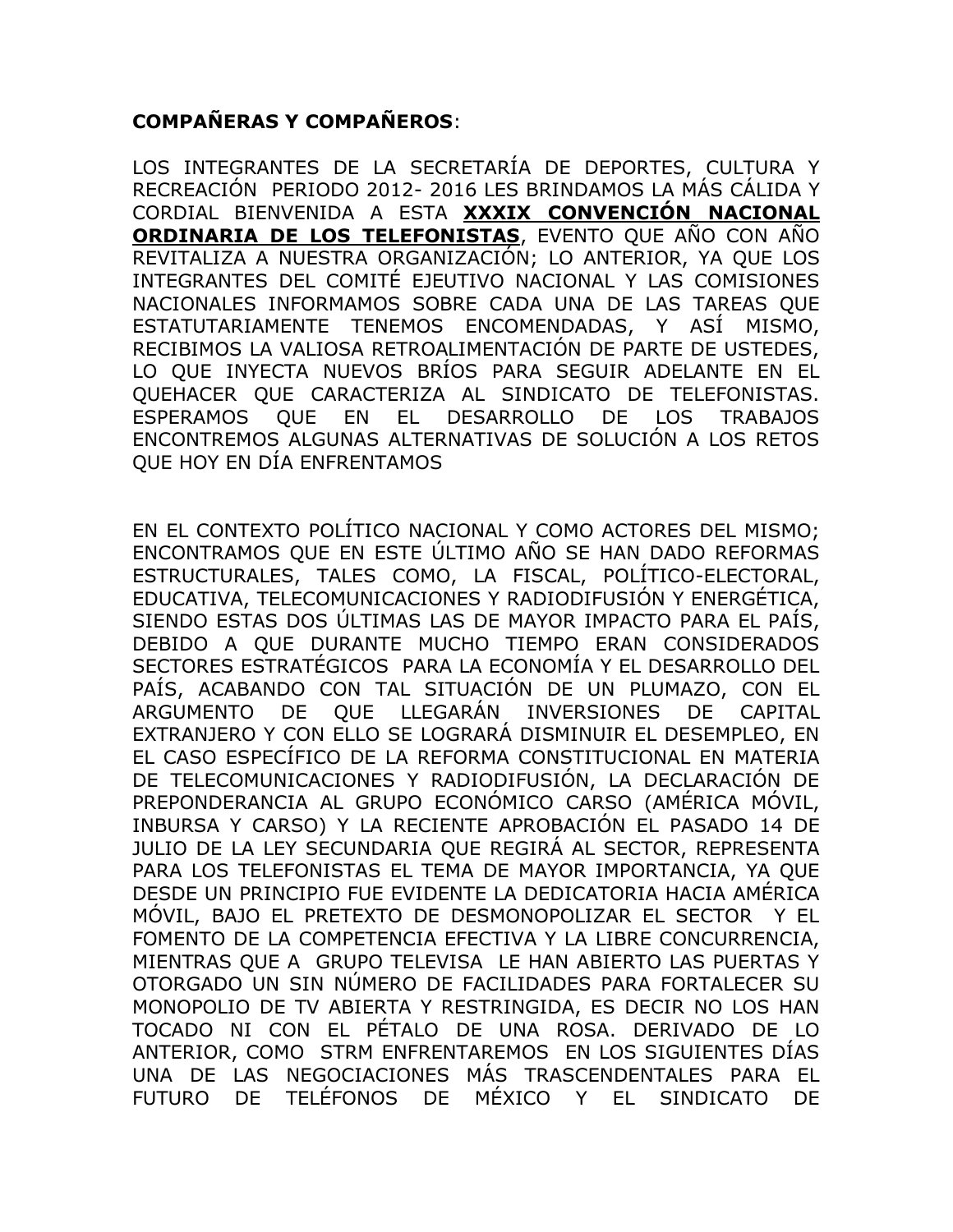TELEFONISTAS, POR LO QUE TENDREMOS QUE HACER USO DE TODAS NUESTRAS CAPACIDADES TÉCNICAS, OPERATIVAS, TECNOLÓGICAS, LABORALES, POLÍTICAS E INNOVADORAS PERO IGUALMENTE IMPORTANTE SERÁ EL INVOLUCRAMIENTO Y EL FORTALECIMIENTO DE LA UNIDAD AL INTERIOR DE LA ORGANIZACIÓN.

ENTRANDO EN MATERIA EN LO CONCERNIENTE A ESTA SECRETARÍA, DESDE EL MES DE OCTUBRE DEL AÑO 2012 VENIMOS TRABAJANDO CON OBJETIVOS MUY CLAROS QUE COADYUVEN Y SE REFLEJEN EN EL BUEN ESTADO DE SALUD DE LOS COMPAÑEROS ACTIVOS Y JUBILADOS, EL SANO ESPARCIMIENTO FAMILIAR Y LA PROMOCIÓN DE LA CULTURA, PARA LO CUAL DURANTE EL AÑO ORGANIZAMOS EVENTOS DEPORTIVOS DE DIVERSA ÍNDOLE, IMPULSAMOS EVENTOS CULTURALES MEDIANTE ACUERDOS EMPRESA- SINDICATO Y ALGUNAS INSTITUCIONES Y PROMOVEMOS ACTIVIDADES RECREATIVAS.

POR LO ANTES EXPUESTO Y DE ACUERDO A LO QUE ESTABLECEN NUESTROS ESTATUTOS EN EL ARTÍCULO 50, INCISO A Y ARTÍCULO 65 INCISO L, DAMOS A CONOCER A USTEDES NUESTRO SEGUNDO INFORME CON LAS ACTIVIDADES REALIZADAS EN ESTE PERIODO.

#### **B E C A S**

PARA EL SINDICATO EL TEMA DE BECAS ES MUY IMPORTANTE Y FUNDAMENTAL, YA QUE ES UNA PRESTACION QUE TENEMOS ESTABLECIDA EN EL CONTRATO COLECTIVO, POR LO MISMO NUESTRA INTENCION ES QUE, ESTE BENEFICIO LLEGUE A LA MAYORIA DE NUESTRAS COMPAÑERAS Y COMPAÑEROS QUE LO SOLICITAN, CON BASE EN LOS REQUISITOS Y CRITERIOS QUE SE ESTABLECEN DESDE LA CONVOCATORIA QUE SE EMITE PARA ESTE PROPÓSITO, COMO UN APOYO PARA LA EDUCACIÓN TANTO DE LOS TRABAJADORES, A SI COMO TAMBIEN DE SUS HIJAS E HIJOS.

EN LA CONTINUIDAD DE ESTE PROCESO SE LLEVARÁ A CABO EL PAGO DE ESTAS BECAS CON BASE EN EL MECANISMO QUE SE DESCRIBE A CONTINUACIÓN EXHORTÁNDOLES PARA QUE SE MANTENGA EL INTERÉS DE MOTIVAR A NUESTROS HIJOS E HIJAS EN EL DESARROLLO DE SU FORMACIÓN EN CADA UNO DE SUS NIVELES, COMO PARTE DE LA FILOSOFÍA QUE EL STRM PROMUEVE TAMBIÉN ENTRE TODOS LOS AGREMIADOS.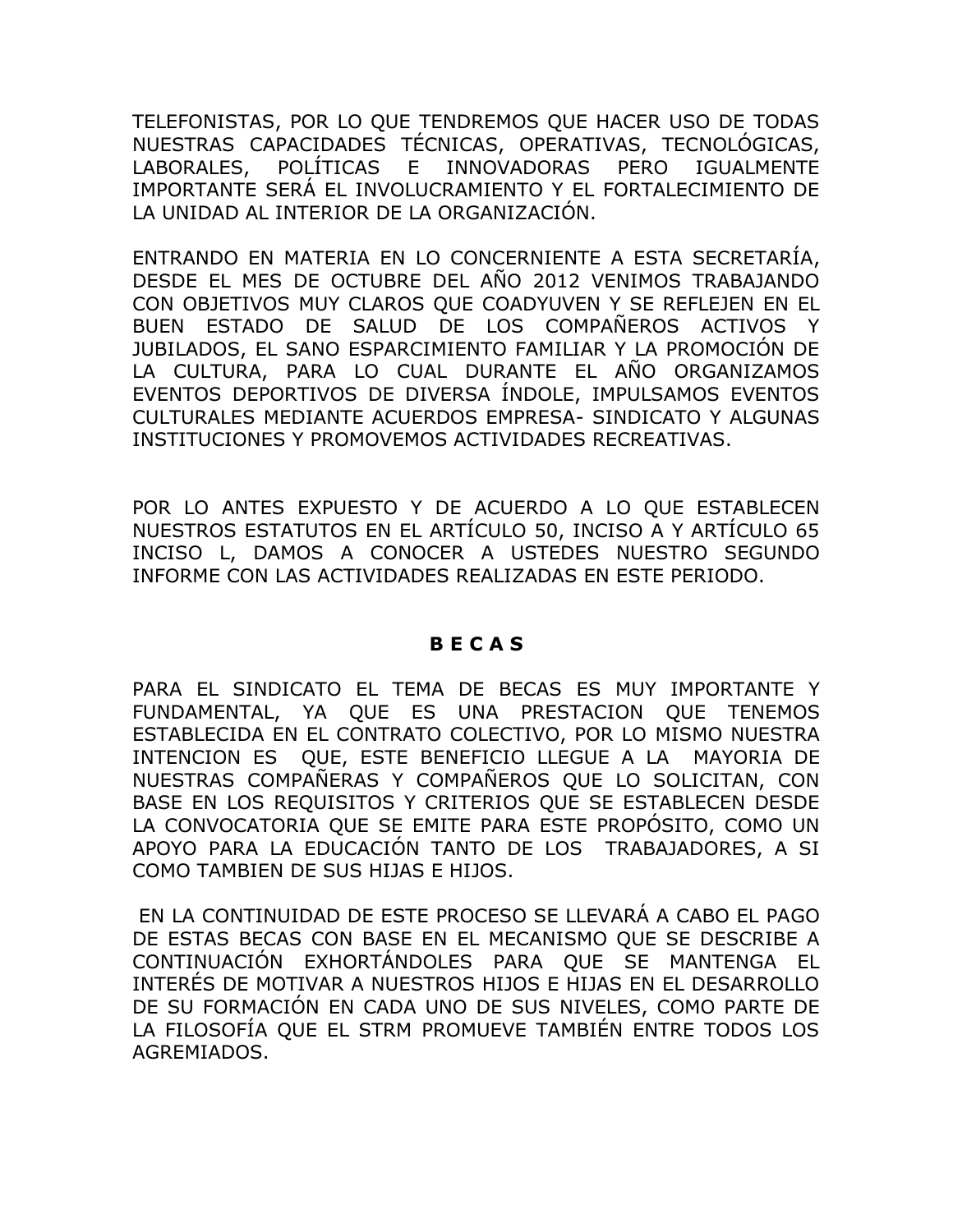EN LO QUE SE REFIERE A ESTA ACTIVIDAD, NOS PERMITIMOS INFORMARLES QUE SE EMITIÓ LA CONVOCATORIA PARA TODOS LOS COMPAÑEROS DE SECCIÓN MATRIZ Y SECCIONES FORÁNEAS, PARA EL PERÍODO ESCOLAR 2012-2013 SIENDO LOS SIGUIENTES PROMEDIOS:

| <b>NIVEL</b>        | <b>PROMEDIO</b> |
|---------------------|-----------------|
| <b>PRIMARIA</b>     | 9.0             |
| <b>SECUNDARIA</b>   | 8.5             |
| <b>BACHILLERATO</b> | 8.0             |
| <b>UNIVERSIDAD</b>  | 8.0             |

DERIVADO DE LO ANTERIOR SE REALIZÓ LA RECEPCIÓN, REVISIÓN Y CAPTURA DE LAS DIFERENTES SOLICITUDES DE LAS Y LOS TRABAJADORES E HIJOS QUE SE PRESENTARON DE SECCIÓN MATRIZ Y SECCIONES FORÁNEAS, EN EL PERÍODO COMPRENDIDO DE OCTUBRE A DICIEMBRE DE 2013.

ASI MISMO, EN SECCIONES FORÁNEAS, LOS SECRETARIOS GENERALES, SON NUESTRO APOYO EN LA LOCALIDAD PARA LA REVISIÓN DE LA DOCUMENTACIÓN QUE ENVIAN LOS COMPAÑEROS, VERIFICANDO QUE ÉSTA SE APEGUE A LAS BASES DE LA CONVOCATORIA Y ASÍ EVITAR INCONFORMIDADES POR PARTE DE NUESTROS COMPAÑEROS.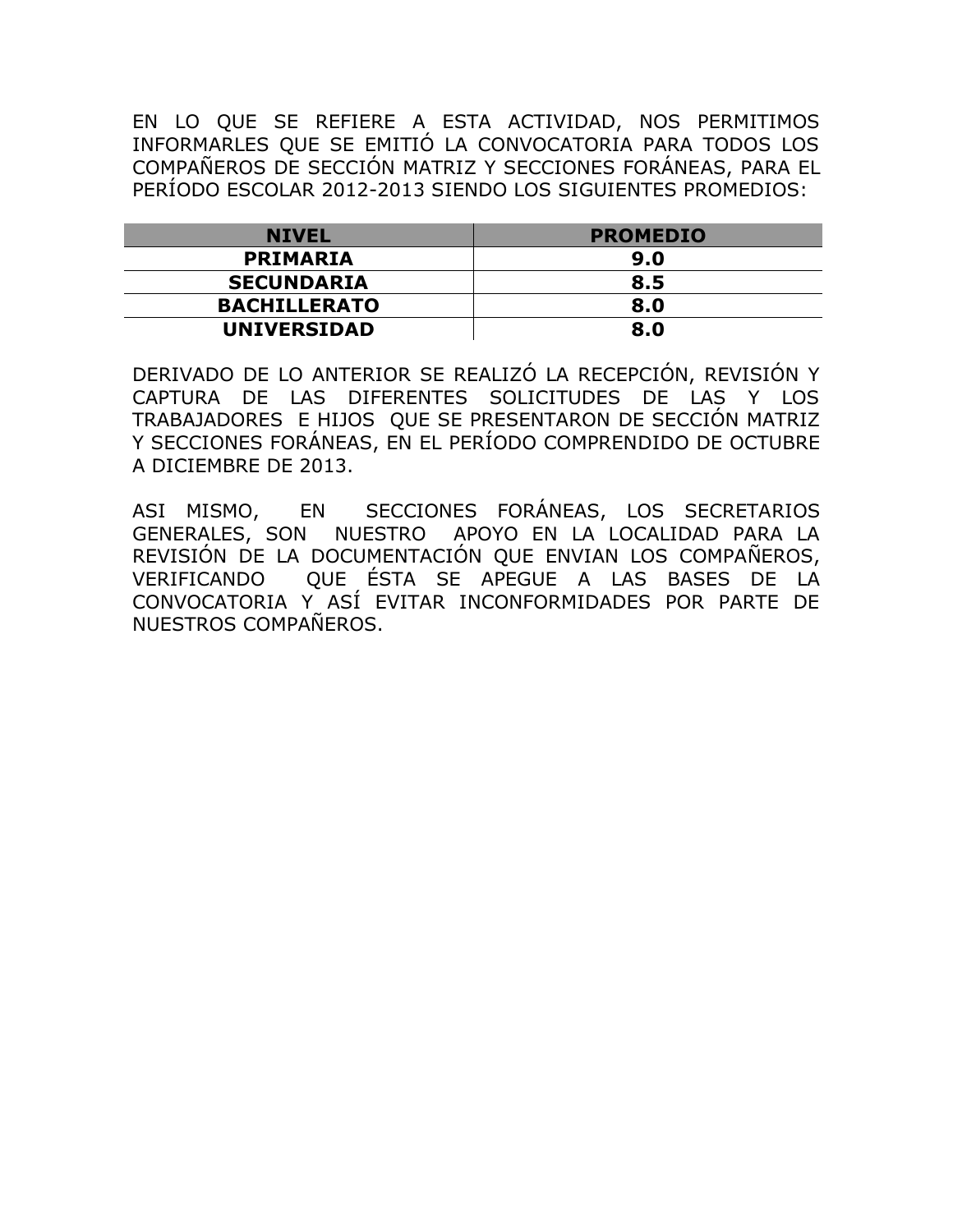### **CONVOCATORIA DE BECAS**

EL COMITÉ EJECUTIVO NACIONAL, COMITÉ NACIONAL DE VIGILANCIA Y COMISIONES NACIONALES A TRAVÉS DE LA SECRETARÍA DE DEPORTES, CULTURA Y RECREACIÓN DANDO CUMPLIMIENTO A LA CLAUSULA 180 DEL CONTRATO COLECTIVO DE TRABAJO EN VIGOR, EXPIDE LA PRESENTE CONVOCATORIA BAJO LAS SIGUIENTES:

#### **B A S E S**

**PRIMERA: LUGAR Y FECHA:** LAS SOLICITUDES SERÁN TRAMITADAS EN LA OFICINA DE BECAS, EN RIO NEVA No 16 TERCER PISO, COLONIA CUAUHTEMOC, MEXICO DF, C.P. 06500 **DE LUNES A VIERNES.**

> **PRIMARIA Y SECUNDARIA: DEL 13 DE OCTUBRE AL 07 DE NOVIEMBRE DEL 2014. BACHILLERATO Y UNIVERSIDAD: DEL 10 DE NOVIEMBRE AL 11 DE DICIEMBRE DEL 2014.**

**HORARIO: 10:00 A 14:00 Y DE 15:00 A 18:00 HORAS**

**SEGUNDA: PARTICIPANTES Y REQUISITOS:** PODRAN PARTICIPAR DE ESTE DERECHO, COMO MAXIMO UN HIJO POR TRABAJADOR, INDEPENDIENTEMENTE AL TRABAJADOR. LOS REQUISITOS SERAN LOS SIGUIENTES: **A.**SER TRABAJADOR SINDICALIZADO, ACTIVO O JUBILADO. **B.**CREDENCIAL DEL SINDICATO Y/O DE LA EMPRESA (SECCION MATRIZ). **C.PRESENTAR ORIGINAL Y COPIA FOTOSTATICA DE LA(S) BOLETA(S) DE CALIFICACIONES, QUE ACREDITE COMPLETO EL CICLO ESCOLAR 2013-2014. LA LILIANA EL CICLO ESCOLAR 2013-2014. a) PRIMARIA Y SECUNDARIA BOLETA OFICIAL DE LA SEP CICLO ESCOLAR 2013– 2014. b) BACHILLERATO Y UNIVERSIDAD BOLETA DE LOS PERIODOS AGOSTO-DICIEMBRE 2013, ENERO-JULIO 2014. D.** EN CASO DE QUE LA SOLICITUD SEA PARA EL HIJO DE TRABAJADOR, DEBERÁ PRESENTAR ORIGINAL Y COPIA DEL ACTA DE NACIMIENTO. **E.**FOTOGRAFIA RECIENTE DE LA PERSONA PARA QUIEN ES LA BECA.

**F. EN MATRIZ EL TRAMITE ES PERSONAL.**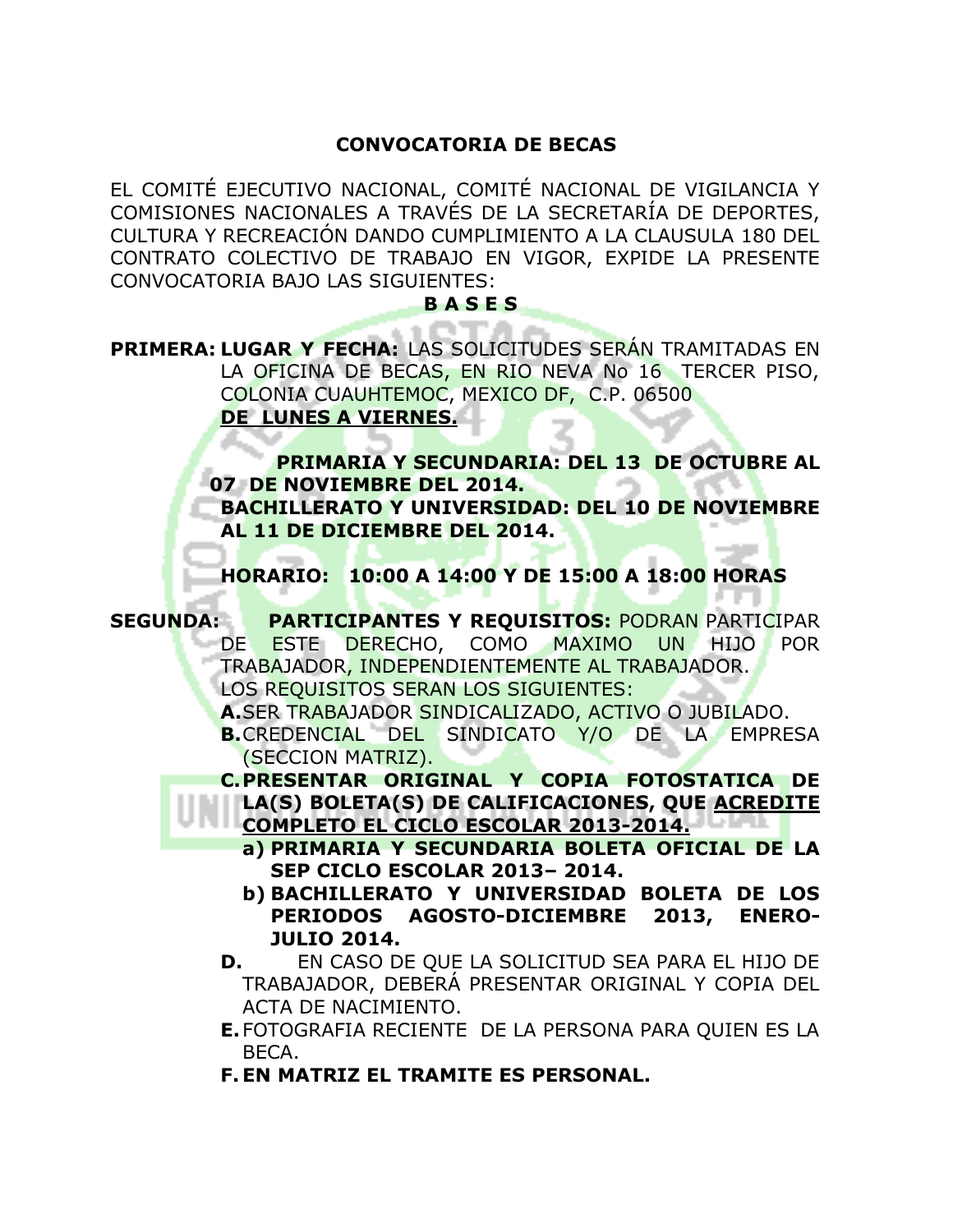**G.EN SECCIONES FORANEAS**, DEBERÁN APEGARSE INVARIABLEMENTE A LOS INCISOS A) B) C) D) Y E) REFERIDOS EN ESTE PUNTO, EL COMITÉ EJECUTIVO LOCAL ELABORARA POR TRIPLICADO LAS SOLICITUDES DE LAS CUALES UNA SERA PARA EL TRABAJADOR, OTRA PARA EL ARCHIVO DE LA SECCION Y LA OTRA DEBERÁ SER ENVIADA AL AREA DE BECAS CON EL DEBIDO SOPORTE Y FIRMAS POR EL SECRETARIO GENERAL, 15 DIAS COMO MÁXIMO POSTERIORES A LA FECHA LIMITE (11 DE DICIEMBRE DEL 2014).

### **TERCERA: SE REQUIEREN LOS SIGUIENTES PROMEDIOS**

| <b>PRIMARIA</b>     | 9.0 |
|---------------------|-----|
| <b>SECUNDARIA</b>   | 8.5 |
| <b>BACHILLERATO</b> | 8.0 |
| <b>UNIVERSIDAD</b>  | 8.0 |

**NOTA: EL TRAMITE DE BECAS DEBERÁ APEGARSE INVARIABLEMENTE A LAS BASES DE LA PRESENTE CONVOCATORIA, ASI MISMO; EN SECCIONES FORÁNEAS DEBERAN LLENAR LA SOLICITUD CON LOS FORMATOS QUE SE LES ENVIARÁ VIA SISTEMA DE INFORMACIÓN SINDICAL (SIS) E INTERNET DE NUESTRA PAGINA WEB.**

> FRATERNALMENTE "UNIDAD, DEMOCRACIA Y LUCHA SOCIAL" MEXICO, D.F. A 18 DE SEPTIEMBRE DEL 2014

FRANCISCO HERNANDEZ JUAREZ SECRETARIO GENERAL MARGARITA RUIZ SANCHEZ SECRETARIA DE DEPORTES, CULTURA Y RECREACIÓN

> GUADALUPE DELGADO DANIELS PRESIDENTA DEL COMITÉ NACIONAL DE VIGILANCIA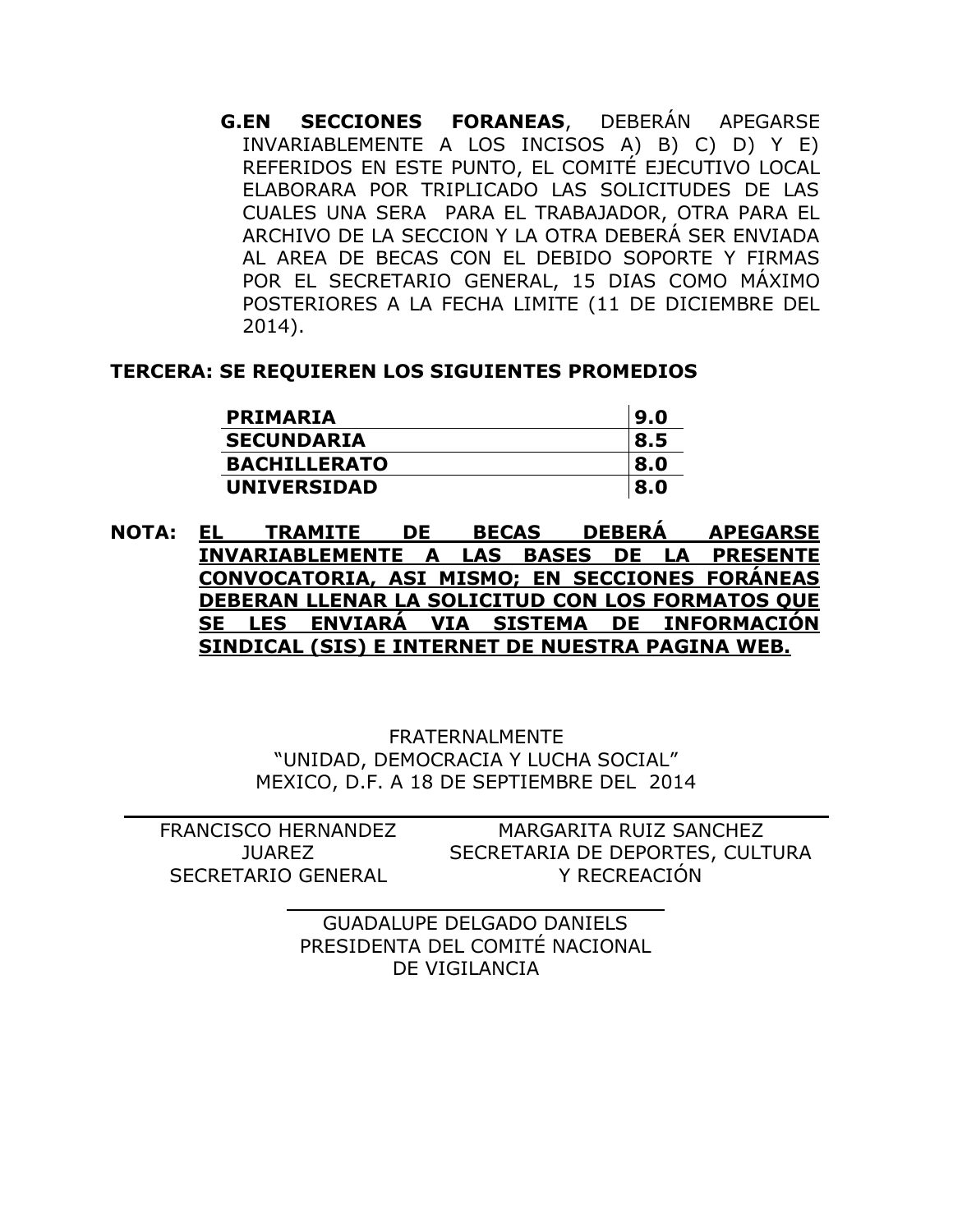# LA ESTADÍSTICA DE LOS TRÁMITES EFECTUADOS A NIVEL NACIONAL SON LOS SIGUIENTES:

| <b>NIVEL</b>        | <b>NO. DE BECARIOS</b>                |
|---------------------|---------------------------------------|
| PRIMARIA            | 2865                                  |
| <b>SECUNDARIA</b>   | 1845                                  |
| <b>BACHILLERATO</b> | 2453                                  |
| <b>UNIVERSIDAD</b>  | 4540                                  |
| <b>TOTAL</b>        | 11,703                                |
|                     |                                       |
| 12000               |                                       |
| 10000               |                                       |
| 8000                | <b>OPRIMARIA</b><br><b>SECUNDARIA</b> |
| 6000                | <b>OBACHILLERATO</b>                  |
| 4000                | <b>OUNIVERSIDAD</b>                   |
|                     | <b>OTOTAL</b>                         |

# **A CONTINUACIÓN SE LES DETALLA LA RELACIÓN FINAL DE LOS TRÁMITES DE BECAS POR SECCIÓN SINDICAL**.

### **REPORTE GENERAL DE BECAS**

| <b>SECCIÓN</b> | <b>LOCALIDAD</b>       | <b>CAPTURADAS</b> |
|----------------|------------------------|-------------------|
| 0              | <b>MATRIZ</b>          | 2837              |
|                | MONTERREY, N.L         | 532               |
| 2              | GUADALAJARA, JAL.      | 771               |
| 3              | PUEBLA, PUE.           | 432               |
| 4              | SAN LUIS POTOSI, S.L.P | 81                |
| 5              | VERACRUZ, VER.         | 119               |
| 6              | TORREÓN, COAH.         | 147               |
| 7              | CHIHUAHUA, CHIH.       | 237               |
| 8              | ORIZABA, VER.          | 34                |
| 9              | PACHUCA, HGO.          | 61                |

**0 2000**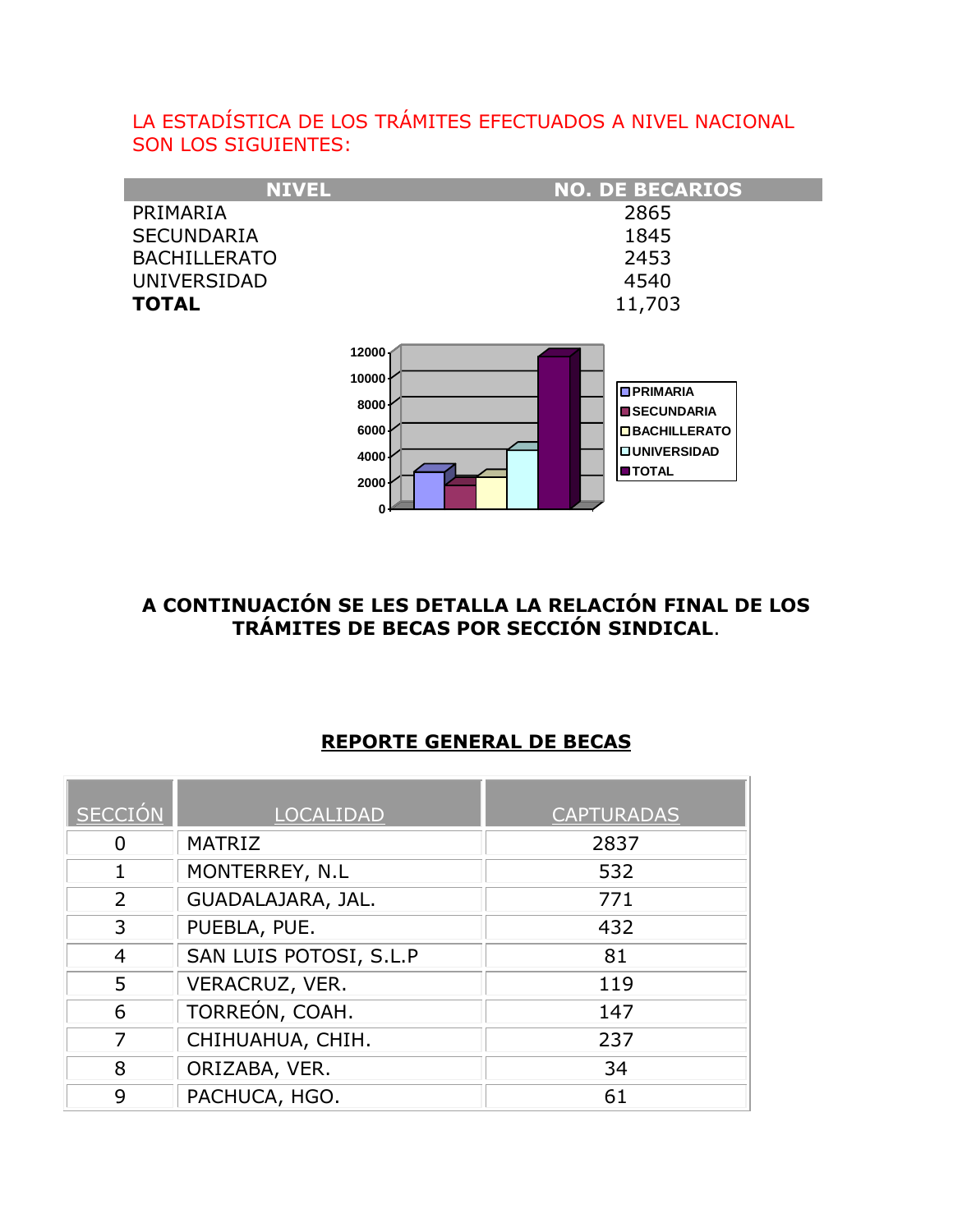| 10 | CUERNAVACA, MOR.      | 141 |
|----|-----------------------|-----|
| 11 | LEÓN, GTO.            | 128 |
| 12 | CELAYA, GTO           | 138 |
| 13 | SALTILLO, COAH.       | 75  |
| 14 | CORDOVA, VER.         | 65  |
| 15 | HERMOSILLO, SON.      | 227 |
| 16 | NVO. LAREDO. TAMPS.   | 60  |
| 17 | XALAPA, VER.          | 57  |
| 18 | TAMPICO, TAMPS.       | 107 |
| 19 | TOLUCA, MÉX.          | 168 |
| 20 | IRAPUATO, GTO.        | 64  |
| 21 | ACAPULCO, GRO.        | 157 |
| 22 | MORELIA, MICH.        | 93  |
| 23 | CD. JUÁREZ, CHIH.     | 94  |
| 24 | QUERETARO, QRO.       | 163 |
| 25 | NOGALES, SON.         | 25  |
| 26 | CD. OBREGÓN, SON.     | 68  |
| 27 | COATZACOALCOS, VER.   | 60  |
| 28 | AGUASCALIENTES, AGS.  | 115 |
| 29 | MÉRIDA, YUC.          | 220 |
| 30 | CULIÁCAN, SIN.        | 137 |
| 31 | DURANGO, DGO.         | 73  |
| 32 | NAVOJOA, SON.         | 32  |
| 33 | MAZATLÁN, SIN.        | 107 |
| 34 | GUAYMAS, SON.         | 32  |
| 35 | MATAMOROS, TAMPS.     | 86  |
| 36 | CD. GUZMÁN JAL.       | 51  |
| 37 | CD. VICTORIA, TAMPS.  | 57  |
| 38 | PIEDRAS NEGRAS, COAH. | 45  |
| 39 | TEZIUTLAN, PUE.       | 26  |
| 40 | COLIMA, COL.          | 102 |
| 41 | TEHUÁCAN, PUE.        | 33  |
| 42 | GUANAJUATO, GTO.      | 18  |
| 43 | LINARES, N.L          | 15  |
| 44 | IGUALA, GRO.          | 53  |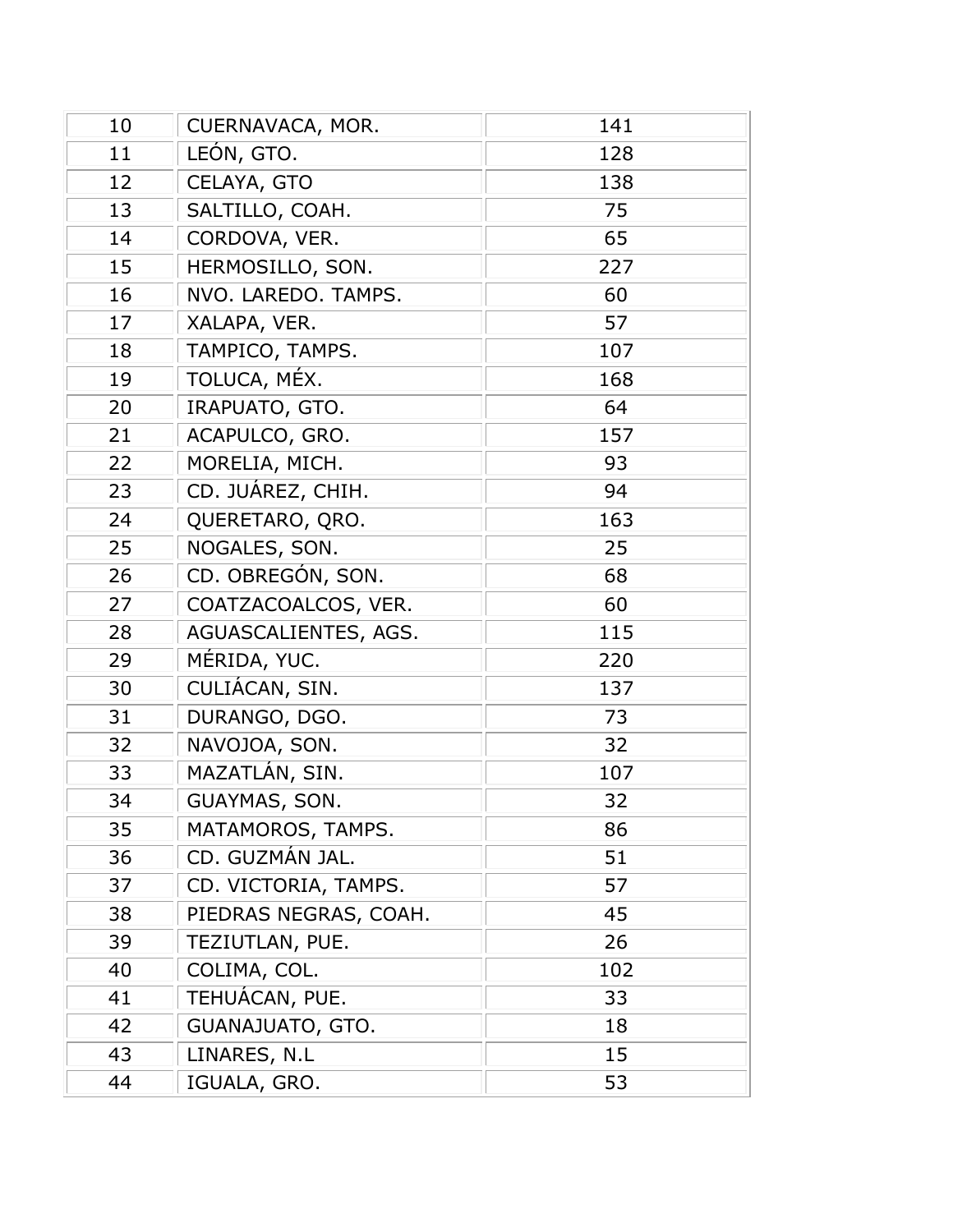| 45 | REYNOSA, TAMPS.         | 64  |
|----|-------------------------|-----|
| 46 | ZACATECAS, ZAC.         | 54  |
| 47 | ZAMORA, MICH.           | 61  |
| 48 | ACAMBARO, GTO.          | 11  |
| 49 | APIZACO, TLAX.          | 14  |
| 50 | PARRAL, CHIH.           | 43  |
| 51 | TEPIC, NAY.             | 84  |
| 52 | SAN JUAN DEL RIO, QRO.  | 20  |
| 53 | CD. CUAUHTEMOC, CHIH.   | 14  |
| 54 | ZUMPANGO, MÉX.          | 10  |
| 55 | TLAXCALA, TLAX.         | 33  |
| 56 | CD. VALLES, S.L.P       | 50  |
| 57 | MANZANILLO, COL.        | 37  |
| 58 | CD. ACUÑA, COAH.        | 13  |
| 59 | MONTEMORELOS, N.L       | 9   |
| 60 | SAHUAYO, MICH.          | 20  |
| 61 | JUCHITÁN, OAX.          | 26  |
| 62 | AUTLÁN, JAL.            | 22  |
| 63 | CUAUTLA, MOR.           | 39  |
| 64 | CD. MANTE, TAMPS.       | 23  |
| 65 | TULA, HGO.              | 24  |
| 66 | SAN ANDRÉS TUXTLA, VER. | 17  |
| 67 | TUXPAN, VER.            | 15  |
| 68 | TEPATITLÁN, JAL.        | 39  |
| 69 | CHILPANCINGO, GRO.      | 48  |
| 70 | TULANCINGO, HGO.        | 40  |
| 71 | LOS MOCHIS, SIN.        | 70  |
| 72 | CANANEA, SON.           | 11  |
| 73 | CD. DELICIAS, CHIH.     | 19  |
| 74 | TUXTLA GUTIÉRREZ, CHIS. | 110 |
| 75 | OAXACA, OAX.            | 86  |
| 76 | LOS REYES, MICH.        | 5   |
| 77 | TAPACHULA, CHIS.        | 29  |
| 78 | CAMPECHE, CAMP.         | 22  |
| 79 | POZA RICA, VER.         | 42  |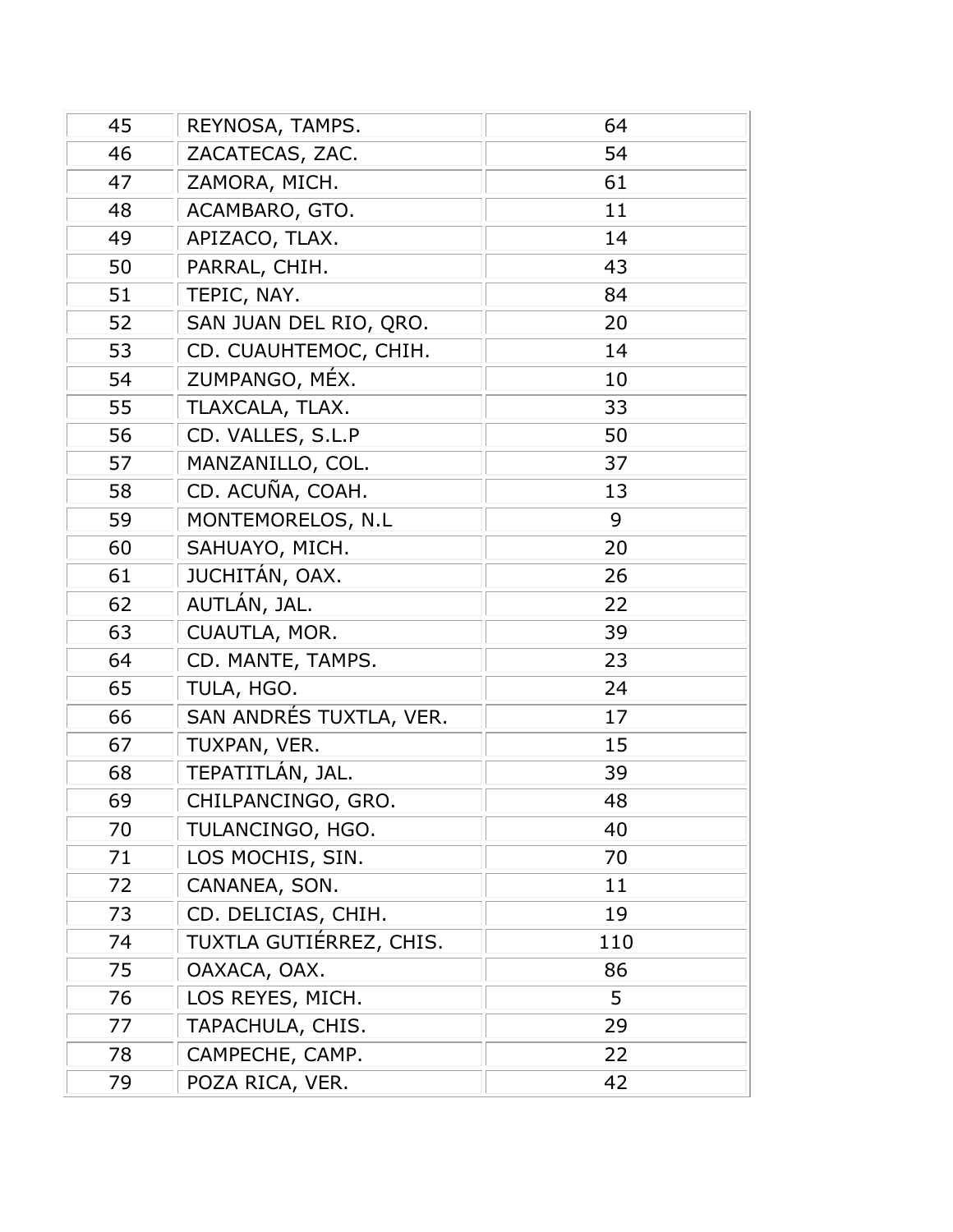| 80  | VILLA HERMOSA, TABS.                      | 103      |
|-----|-------------------------------------------|----------|
| 81  | FESNILLO, ZAC.                            | 36       |
| 82  | MIGUEL ALEMÁN, TAMPS.                     | 20       |
| 83  | URUAPÁN, MICH.                            | 32       |
| 84  | SABINAS, COAH.                            | 50       |
| 85  | MONCLOVA, COAH.                           | 50       |
| 86  | NUEVA ROSITA, COAH.                       | 7        |
| 88  | CD. CONSTITUCIÓN, B.C.S.                  | 8        |
| 89  | LA PAZ B.C.S                              | 52       |
| 90  | CUAUTITLÁN, MÉX.                          | 52       |
| 91  | TEXCOCO, MÉX.                             | 59       |
| 92  | CHALCO, MÉX.                              | 146      |
| 93  | CD. DEL CARMEN, CAMP.                     | 15       |
| 94  | CD. ALLENDE, COAH.                        | 8        |
| 95  | COSAMALOAPAN, VER.                        | 11       |
| 96  | HUAMANTLA, VER.                           | 11       |
| 98  | OCOTLÁN, JAL.                             | 36       |
| 99  | MARTÍNEZ DE LA TORRE,                     |          |
|     | VER.                                      | 25       |
| 100 | HUAJUAPAN DE LEÓN, OAX.                   | 16       |
| 101 | TECPAN DE GALEANA, GRO.                   | 10       |
| 102 | TIERRA BLANCA, VER.                       | 17       |
| 103 | CANCÚN, Q. ROO                            | 70       |
| 104 | ZACAPU, MICH.                             | 16       |
| 105 | <b>ACAYUCAN, VER</b>                      | 13       |
| 106 | ACTOPAN, HGO.                             | 20       |
| 107 | SALVATIERRA, GTO.                         | 12       |
| 108 | NVO. CASAS GRANDES,                       |          |
|     | CHIH.                                     | 19       |
| 109 | JOJUTLA, MOR.<br>SAN CRISTOBAL DE C. CHIS | 29       |
| 110 |                                           | 18<br>55 |
| 111 | PUERTO VALLARTA, JAL.                     |          |
| 112 | APATZINGAN, MICH.                         | 20       |
| 113 | LA PIEDAD, MICH.                          | 23       |
| 114 | CABORCA, SON.                             | 12       |
| 115 | GUASAVE, SIN.                             | 24       |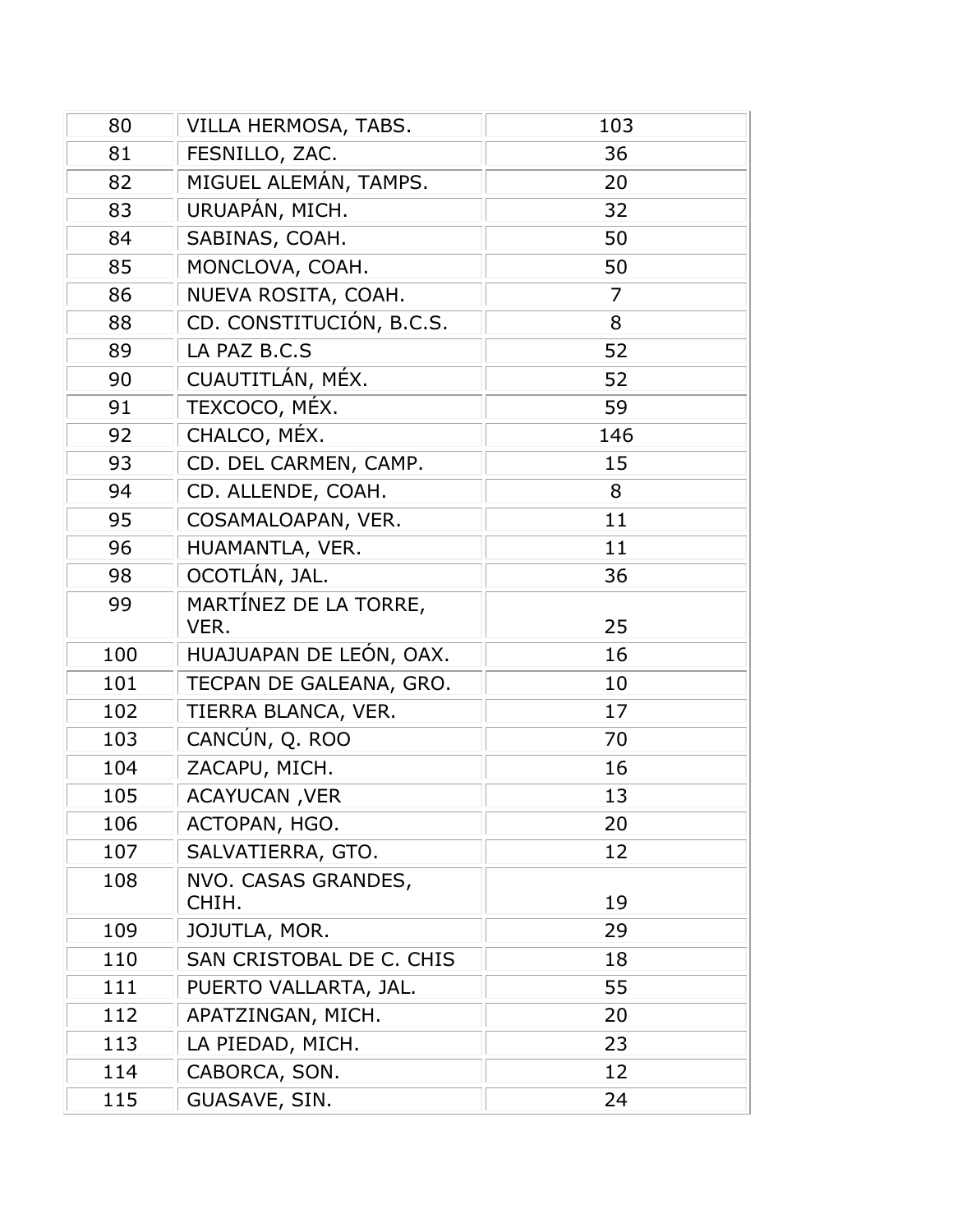| 116 | CHETUMAL, Q. ROO.         | 27             |
|-----|---------------------------|----------------|
| 117 | TENOSIQUE, TABS.          | 5              |
| 118 | ZITACUARO, MICH.          | 16             |
| 119 | TECOMAN, JAL.             | 14             |
| 120 | SALAMANCA, GTO.           | 14             |
| 121 | MINATITLÁN, VER.          | 21             |
| 122 | ZIHUATANEJO, GRO.         | 18             |
| 123 | LÓPEZ MATEOS, MÉX.        | 39             |
| 124 | ATLACOMULCO, MÉX.         | 20             |
| 125 | LÁZARO CÁRDENAS, MICH.    | 12             |
| 126 | SABINAS HIDALGO, N.L      | 13             |
| 127 | PINOTEPA NACIONAL, OAX.   | 13             |
| 128 | COMALCALCO, TABS.         | 11             |
| 129 | APAN, HGO.                | $\overline{4}$ |
| 130 | GUAMUCHIL, SIN.           | 26             |
| 131 | SAN M. TEXMELUCAN, PUE.   | 16             |
| 132 | MUZQUIZ, COAH.            | 4              |
| 133 | SANTA CATARINA, N.L       | 15             |
| 134 | CADEREYTA, N.L            | 9              |
| 135 | VILLA DE LAS FLORES, MÉX. | 40             |
| 136 | CUAUTITLÁN IZCALLI, MÉX.  | 37             |
| 137 | ATLIXCO, PUE.             | 16             |
| 138 | VENTA DE CARPIO, MÉX.     | 15             |
| 139 | VILLA NICÓLAS ROMERO,     |                |
|     | MÉX.                      | 39             |
| 140 | CARDENAS, TABS.           | 17             |
| 141 | TEPOTZOTLÁN, MÉX.         | 15             |
| 142 | LOMA BONOTA, OAX.         | 7              |
| 143 | TUXTEPEC, OAX.            | 12             |
| 144 | AMECA, JAL.               | 32             |
| 145 | CHAPALA, JAL.             | 12             |
| 146 | SANTA ANITA, JAL.         | 14             |
| 147 | PATZCUARO, MICH.          | 10             |
| 148 | LAGOS DE MORENO, JAL.     | 15             |
| 149 | TAXCO, GRO.               | 11             |
| 150 | CD. ALTAMIRANO, JAL.      | 20             |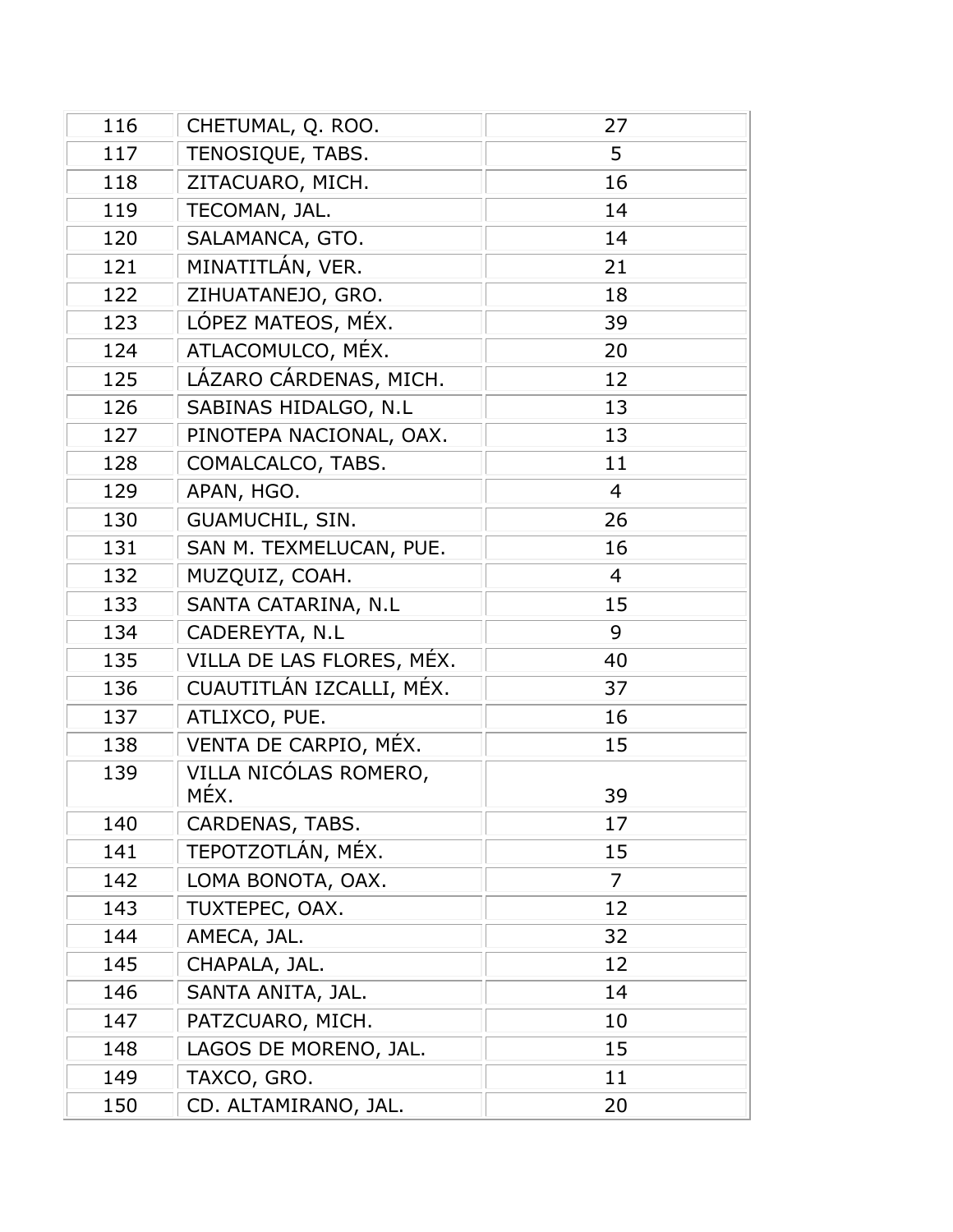| 151 | BOSQUES DEL LAGO, MÉX.          | 22             |
|-----|---------------------------------|----------------|
| 152 | SALINA CRUZ, OAX.               | 6              |
| 153 | ACAPONETA, NAY.                 | 6              |
| 154 | SAN JOSE DEL CABO, B.C.S        | 15             |
| 155 | OJO DE AGUA, MÉX.               | 28             |
| 156 | AGUA PRIETA, SON.               | 9              |
| 157 | CD. SAHAGUN, HGO.               | 14             |
| 158 | RIO VERDE, S.L.P                | 9              |
| 160 | CUAJIMALPA, DF.                 | 23             |
| 161 | COMITÁN, CHIS.                  | 12             |
| 162 | JEREZ, ZAC.                     | 19             |
| 163 | IZÚCAR DE MATAMOROS,<br>PUE.    | 13             |
| 164 | COZUMEL, Q. ROO.                | 9              |
| 165 | PLAYA DEL CARMEN, Q. ROO.       | 8              |
| 166 | SAN JUAN TEOTIHUACAN,<br>MÉX    | 14             |
| 167 | APODACA. N.L                    | 20             |
| 168 | MACUSPANA, TAB.                 | 5              |
| 169 | MATEHUALA, S.L.P                | 10             |
| 170 | SANTIAGO IXCUINCLA, NAY.        | 18             |
| 172 | TECAMACHALCO, PUE.              | 5              |
| 173 | SANTA ROSALÍA, B.C.S            | $\overline{7}$ |
| 174 | CD. HIDALGO, MICH.              | 15             |
| 175 | HUAUCHINANGO, PUE.              | 11             |
| 176 | CHIMALHUACAN, MÉX.              | 17             |
| 177 | EL SALTO, JAL.                  | 12             |
| 178 | SAN JUAN DE LOS LAGOS,<br>JAL.  | 10             |
| 179 | VALLE DE BRAVO, EDO. DE<br>MÉX. | 10             |
| 180 | CABO SAN LUCAS, B.C.S           | 10             |
| 181 | BAHÍAS DE HUATULCO, OAX.        | 4              |
| 182 | MOROLEÓN, GTO.                  | 11             |
| 183 | SAN MIGUEL DE ALLENDE,<br>GTO.  | 9              |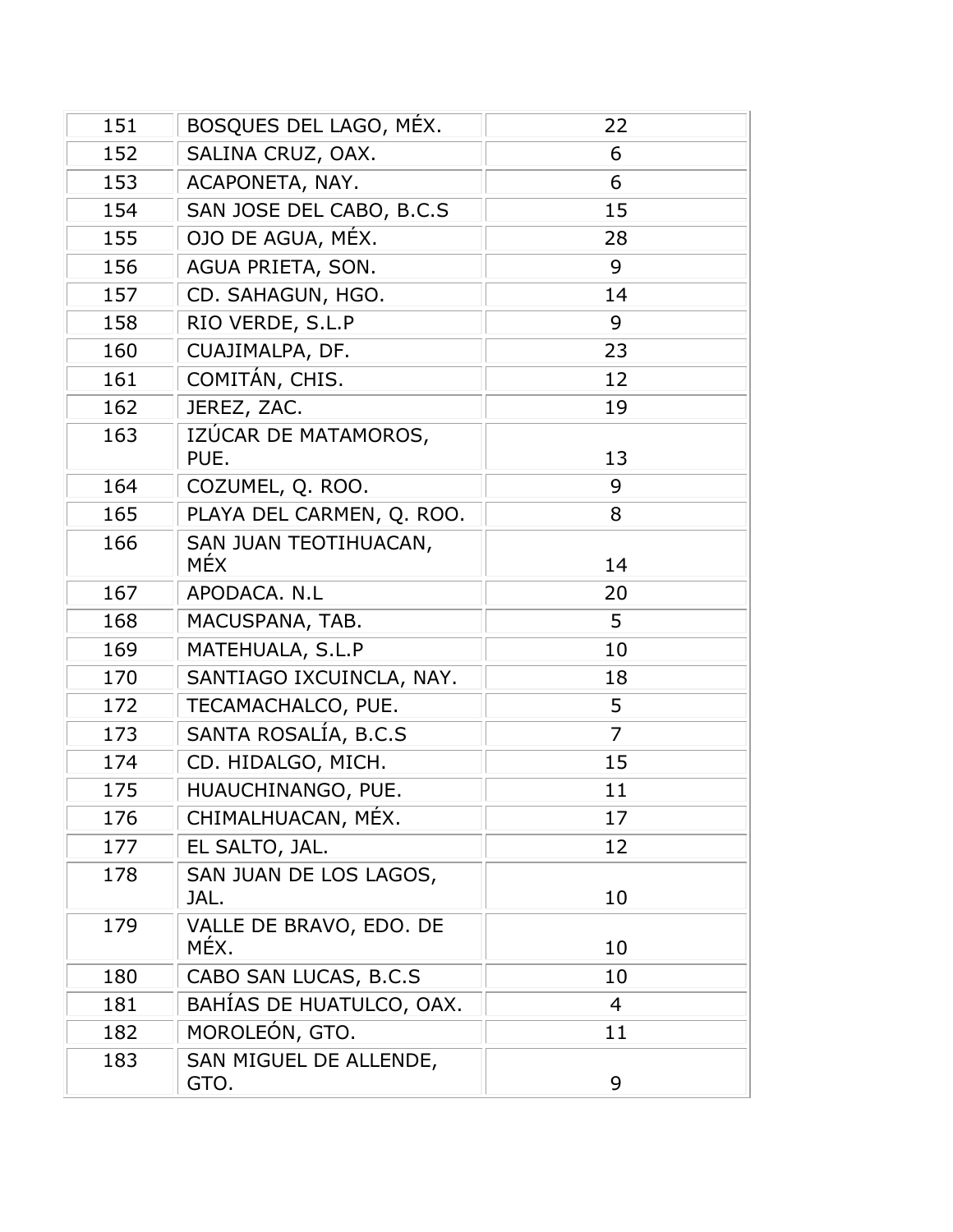| 184 | RÍO GRANDE, ZAC.          | 10     |
|-----|---------------------------|--------|
| 185 | SAN FCO. DEL RINCÓN, GTO. | 10     |
| 189 | PUERTO ESCONDIDO, OAX.    | 5      |
| 190 | ZACATLAN, PUE.            | 11     |
| 191 | LERMA, MEX.               | 15     |
|     | <b>TOTAL DE BECAS</b>     | 11,703 |

LAS CANTIDADES ASIGNADAS POR NIVEL, QUEDARON DE LA SIGUIENTE MANERA:

| <b>NIVEL</b>        | <b>CANTIDAD</b> |
|---------------------|-----------------|
| PRIMARIA            | \$2,380.00      |
| <b>SECUNDARIA</b>   | \$2,512.00      |
| <b>BACHILLERATO</b> | \$3,570.00      |
| UNIVERSIDAD         | \$3,967.00      |

DE IGUAL MANERA LES INFORMAMOS QUE SE EMITIÓ LA CIRCULAR PARA EL PAGO DE BECAS EN EL MES DE AGOSTO, PARA LOS COMPAÑEROS QUE COBRAN CON TARJETA DE DÉBITO SE LES HIZO EL DEPÓSITO BANCARIO CORRESPONDIENTE EL **18 DE AGOSTO** POR LA CANTIDAD DE LA BECA TRAMITADA SEGÚN EL NIVEL DE CADA COMPAÑERO, ASÍ MISMO PARA LOS COMPAÑEROS QUE COBRAN TODAVIA CON VOLANTE, SE HIZO DE LA FORMA TRADICIONAL, ES DECIR, SE LES ENTREGO EL CHEQUE RESPECTIVO, DESDE EL DÍA **20 DE AGOSTO Y FINALIZÓ EL 04 DE SEPTIEMBRE DEL 2014.**

#### **APOYO MATRIZ**

CON LA INTENCION DE SEGUIR FOMENTANDO E IMPULSANDO EL DEPORTE QUE ES SALUD ; SE APOYÓ A DIFERENTES COPES DE SECCION MATRIZ, CON PLAYERAS CONMEMORATIVAS, ARBITRAJE, PREMIACIONES DE FUTBOL, VOLEIBOL, BASQUETBOL. ETC.

LISTADO DE APOYOS DEPORTIVOS A COPES :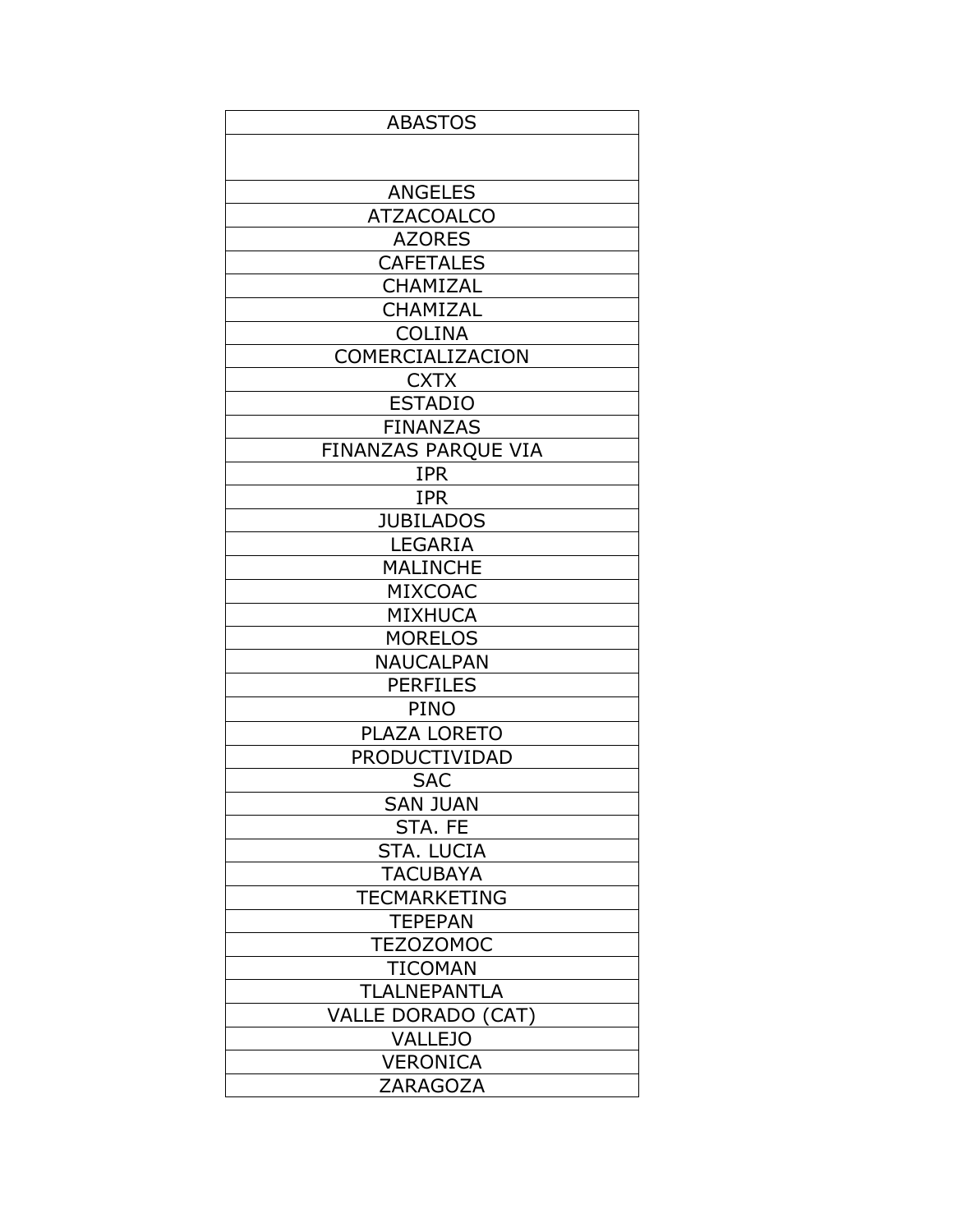EN LAS SECCIONES FORANEAS COMO YA ES DE SU CONOCIMIENTO SE LES ENVIA UNA CANTIDAD ANUAL, DE ACUERDO A LA CLAUSULA 178 DEL C.C.T; POR LO QUE EN LA MEDIDA DE LO POSIBLE Y DE ACUERDO AL ALCANCE DEL PRESUPUESTO DE ESTA SECRETARIA, SE APOYO A ALGUNAS SECCIONES FORANEAS:

| <b>SECCION</b> | <b>LOCALIDAD</b>        |
|----------------|-------------------------|
| 5              | VERACRUZ, VER.          |
| 11             | LEON, GTO.              |
| 7              | CHIHUAHUA, CHIH,        |
| 9              | PACHUCA, HGO.           |
| 17             | JALAPA, VER.            |
| 21             | ACAPULCO, GRO.          |
| 31             | DURANGO, DGO.           |
| 8              | TEPATITLAN, JAL.        |
| 63             | CUAUTLA, MOR.           |
| 73             | CD. DELICIAS, CHIH.     |
| 98             | OCOTLAN, JAL.           |
| 101            | TECPAN DE GALEANA, GRO. |
| 102            | TIERRA BLANCA, VER.     |
| 106            | ACTOPAN, HGO.           |
| 112            | APATZINGAN, MICH.       |
| 124            | ATLACOMULCO, MEX.       |
| 130            | GUAMUCHIL, SIN.         |
| 143            | TUXTEPEC, OAX.          |
| 160            | CUAJIMALPA, D.F.        |
| 171            | <b>LIMSA</b>            |
| 175            | HUACHINANGO, PUE.       |
| 179            | VALLE DE BRAVO, MEX.    |

#### **APOYO SECCION FORANEA**

### **CURSO DE VERANO SINDICAL 2014 . DIVERSIÓN, RECREACIÓN Y CULTURA.**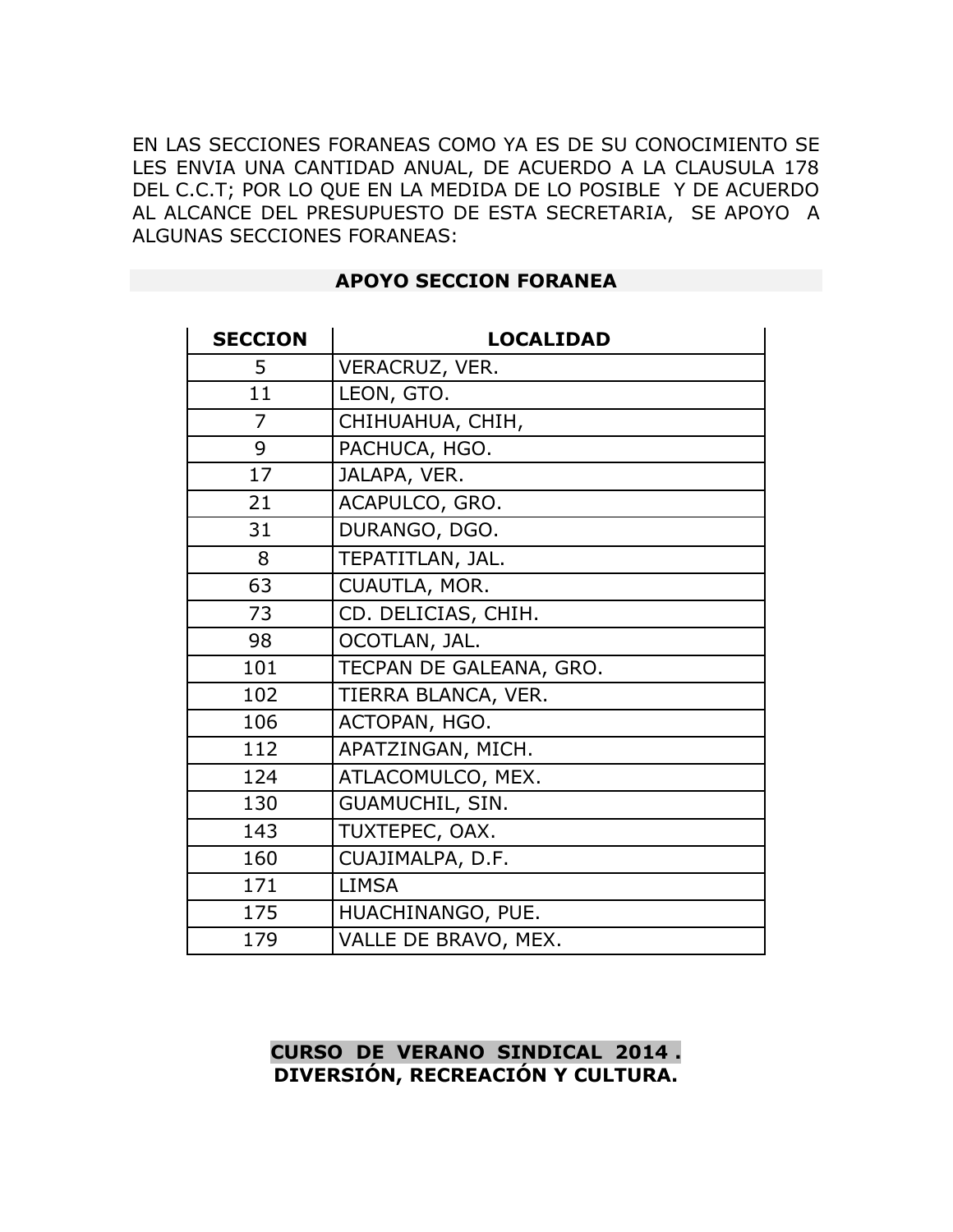UNA DE NUESTRAS PRIORIDADES SON LAS Y LOS HIJOS DE LOS AGREMIADOS, POR LO QUE EL CURSO DE VERANO ESTA DISEÑADO CON TEMAS QUE CONTENGAN VALOR EDUCATIVO, ES DECIR, TODAS LAS ACTIVIDADES SON DIRIGIDAS A QUE LOS NIÑOS Y NIÑAS DIVIRTIENDOSE APRENDAN TEMAS CULTURALES Y DEPORTIVOS

DIRIGIDO A NIÑAS Y NIÑOS DE 6 A 11 AÑOS 11 MESES; A SI MISMO, DURANTE EL CURSO VISITARON LOS SIGUIENTES LUGARES:

- PARQUE DE LOS CIERVOS.
- MUSEO DOLORES OLMEDO.
- COSMO VITRAL
- MUSEO PAPALOTE Y PANTALLA IMAX
- Y DEPORTIVO DEL STRM EN ZUMPANGO, ESTADO DE MÉXICO.

TENIENDO LA PARTICIPACION 325 NIÑOS, CON SEDES EN ROJO GOMEZ, LINDAVISTA, SAN JUAN Y S.T.R.M.

### **BIENESTAR SOCIAL TELMEX**

EN COLABORACION CON EL AREA DE BIENESTAR SOCIAL TRABAJAMOS EN LA ELABORACIÓN DE ACTIVIDADES, CURSOS, CONFERENCIAS, TALLERES, ETC., TODOS BAJO LOS SIGUIENTES EJES DE ACCION:

- 1. VALORES Y FAMILIA.
- 2. CULTURA Y TRADICIONES.
- 3. SALUD E INFORMACION.
- 4. AUTOESTIMA Y PROYECTO DE VIDA.
- 5. MEDIO AMBIENTE.
- 6. SEGURIDAD Y CONFIANZA.
- 7. SUPERACIÓN CONSTANTE Y PERMANENTE.

**Eventos:**

# **2,042**

**Participantes: 118,739**

**Ciudades Atendidas: 177 Ciudades**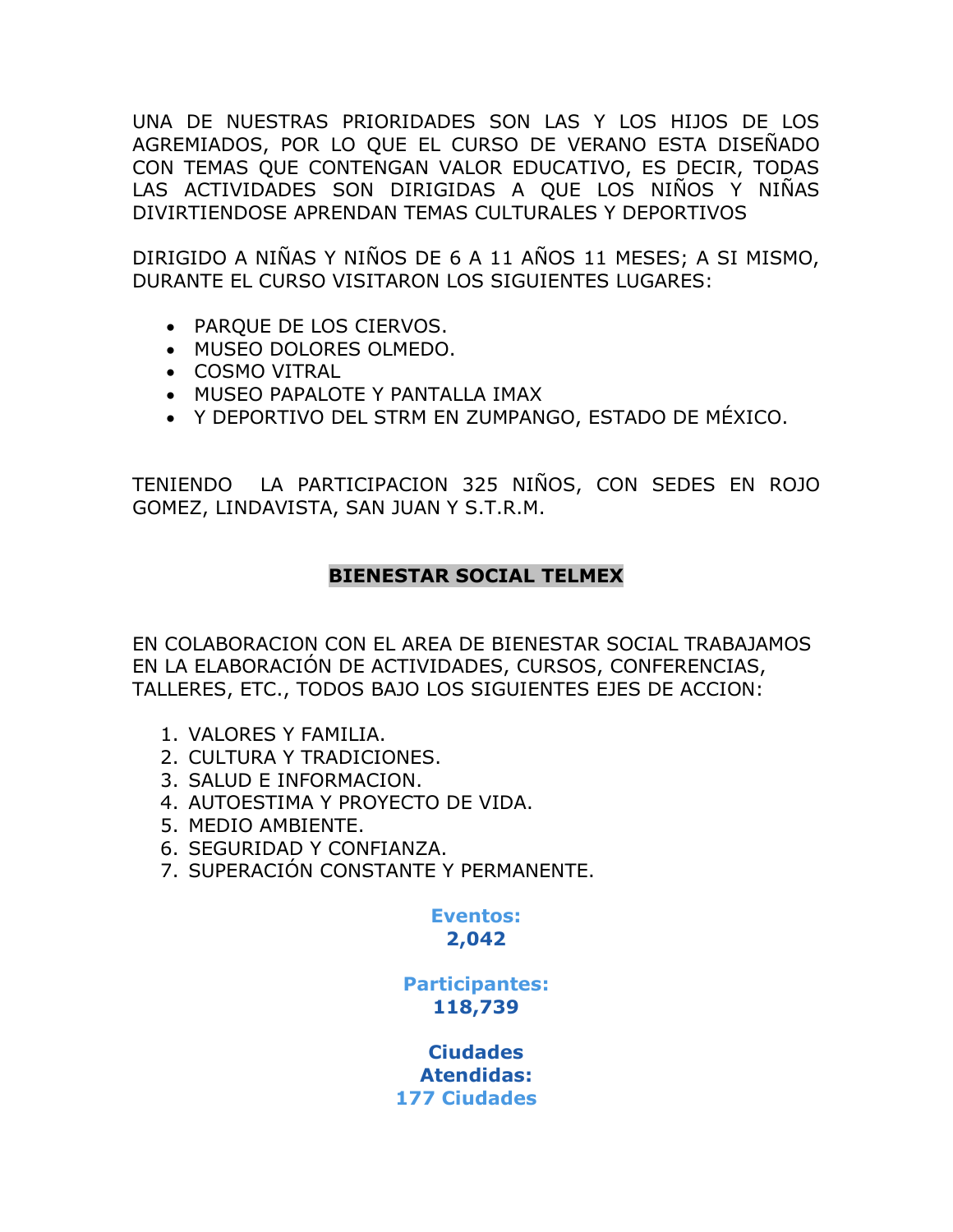| <b>FORMACION</b>       | <b>SALUD</b>                | <b>CULTURA Y RECREACION</b> |
|------------------------|-----------------------------|-----------------------------|
| <b>Eventos:</b>        | <b>Eventos:</b>             | <b>Eventos:</b>             |
| 1,059                  | 424                         | 559                         |
| <b>Participantes:</b>  | <b>Participantes:</b>       | <b>Participantes:</b>       |
| 40,139                 | 30,159                      | 48,441                      |
| <b>Temas:</b>          | <b>Temas:</b>               | <b>Temas:</b>               |
| Conferencias,          | Conferencias, pláticas,     | Conferencias,               |
| pláticas, talleres     | talleres de                 | pláticas, visitas           |
| de                     | <b>Salud, adicciones y</b>  | guiadas a                   |
| desarrollo             | disciplinas                 | espacios                    |
| humano "¿Cómo          | deportivas "Envejecimiento  | historicos y                |
| enfrentar la           | prematuro", "Aromaterapia", | museos,                     |
| pérdida de un          | "Yoga", "Nutrición          | conciertos                  |
| ser                    | Consciente",                | musicales,                  |
| querido?",             | "Hipertensión", "Gimnasia   | <b>actividades</b>          |
| "Descubriendo el       | para el                     | diversas del Día            |
| sentido de mi          | cerebro", "Relájate y       | del                         |
| vida",                 | libérate del                | niño, Día de la             |
| "Relaciones            | estrés", "Depresión",       | Madre, Día del              |
| <b>interpersonales</b> | "Primeros                   | Padre, Día del              |
| nutritivas",           | auxilios", "Futbol 7",      | Telefonista,                |
| "Cultiva la            | "Softbol",                  | <b>Obras</b>                |
| autoestima de          | "Boliche", "Carreras        | de teatro                   |
| tus                    | atleticas",                 | infantiles y para           |
| hijos", "El ciclo      | "Caminatas saludables",     | toda la                     |
| de la familia",        | "Bailes                     | familia,                    |
| "Yo ¿me quiero         | de salón", entre otros más. | exhibiciones de             |
| y me acepto?",         |                             | nacimientos y               |
| "Manejo de tus         |                             | ofrendas de                 |
| emociones",            |                             | días de                     |
| "Disciplina con        |                             | muertos, entre              |
| amor y firmeza",       |                             | otros más.                  |
| <b>Actividades de</b>  |                             |                             |
| verano,                |                             |                             |
| <b>Programa</b>        |                             |                             |
| <b>ASUME, en</b>       |                             |                             |
| centros de             |                             |                             |
| trabajo y              |                             |                             |
| oficinas, entre        |                             |                             |
| otros.                 |                             |                             |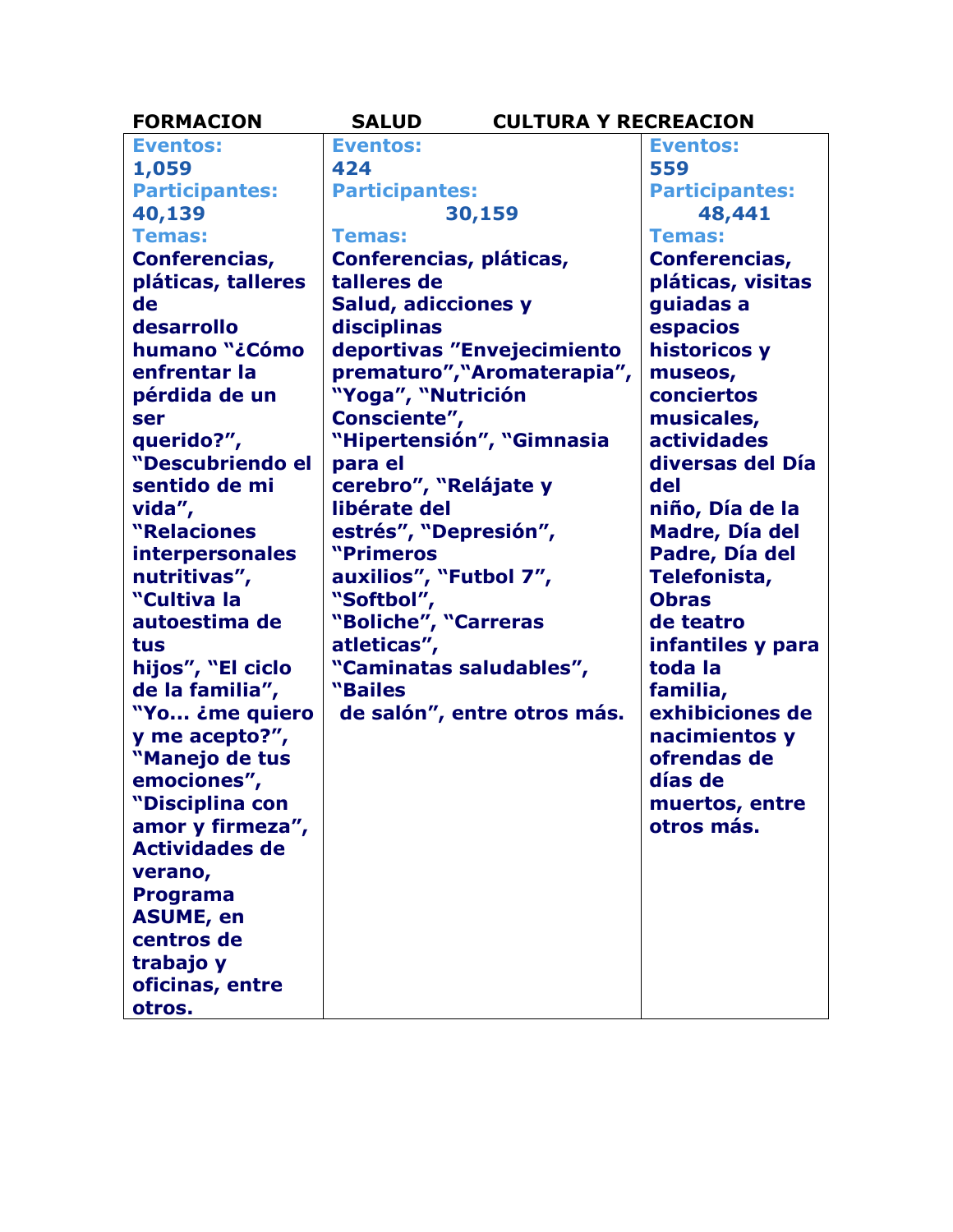# **LIGA INTERIOR DE FUTBOL " SINTEL,A.C. "**

**EL SINDICATO DE TELEFONISTAS,** RATIFICA EL PROPÓSITO DE CONTINUAR PROMOVIENDO EL DEPORTE PARA SUS TRABAJADORES, CONSIDERANDO LA IMPORTANCIA QUE TIENE LA SALUD FÍSICA Y MENTAL, EN ÉSTA OCASIÓN, NUEVAMENTE NOS PERMITIMOS INFORMAR, A TRAVÉS DE LA **SECRETARIA DE DEPORTES, CULTURA Y RECREACIÓN**, DEL SEGUIMIENTO Y APOYO OTORGADO, IMPULSANDO EL DEPORTE DEL FUTBOL, ORGANIZANDO EVENTOS POR MEDIO DE SU LIGA INTERIOR DURANTE EL PERIODO **2013-2014**.

CULMINÓ LA PASADA TEMPORADA CON EL TORNEO DE COPA QUE INICIÓ EN EL MES DE JULIO DE 2013 Y TERMINÓ EN EL MES DE NOVIEMBRE DEL MISMO AÑO CERRANDO EXITOSAMENTE CON LA PREMIACIÓN A LOS EQUIPOS GANADORES, TENIENDO EN EL EVENTO, EL HONOR DE CONTAR CON LA PRESENCIA DEL PROPIO **CO. FRANCISCO HERNÁNDEZ JUÁREZ**, ASÍ COMO LA PRESENCIA DE TODOS LOS INTEGRANTES DE LA SECRETARIA DE DEPORTES CULTURA Y RECREACIÓN, LOS ACTUALES DIRIGENTES DE LA LIGA INTERIOR DE FUTBOL "SINTEL, A.C. Y LOS REPRESENTANTES DE LOS DIFERENTES EQUIPOS AGRACIADOS, EVENTO REALIZADO EL DÍA 7 DE ABRIL DE 2014 EN LAS INSTALACIONES DE LA ESCUELA DE INDUCCIÓN SINDICAL "SIFEIS".

> LIGA INTERIOR DE FUTBOL " S I N T E L, A . C . " RELACIÓN DE EQUIPOS PREMIADOS POR LA TEMPORADA 2012

- 2013

TORNEOS DE LIGA, COPA Y CAMPEON DE CAMPEONES

| <b>ZONA NORTE</b>   | 1ª. DIVISIÓN     |                   |
|---------------------|------------------|-------------------|
| <b>PREMIO</b>       |                  |                   |
| Campeón de Liga     | Cas-Metro        | Trofeo y Medallas |
| Sub-Campeón de Liga | Almacenes        | Trofeo y Medallas |
| 3er. Lugar de Liga  | Legaria "A"      | Trofeo y Medallas |
| Campeón de Copa     | Finanzas         | Trofeo y Medallas |
| 2º. Lugar de Copa   | Ojo de Agua      | Trofeo y Medallas |
| Campeón de          | Cas-Metro        | Trofeo            |
| Campeones           |                  |                   |
| <b>ZONA NORTE</b>   | 1ª. DIVISIÓN "A" |                   |
| <b>PREMIO</b>       |                  |                   |
| Campeón de Liga     | Venta de Carpio  | Trofeo y Medallas |

Sub-Campeón de liga | Tecmarketing | Trofeo y Medallas 3er. Lugar de Liga | Centrales Norte | Trofeo y Medallas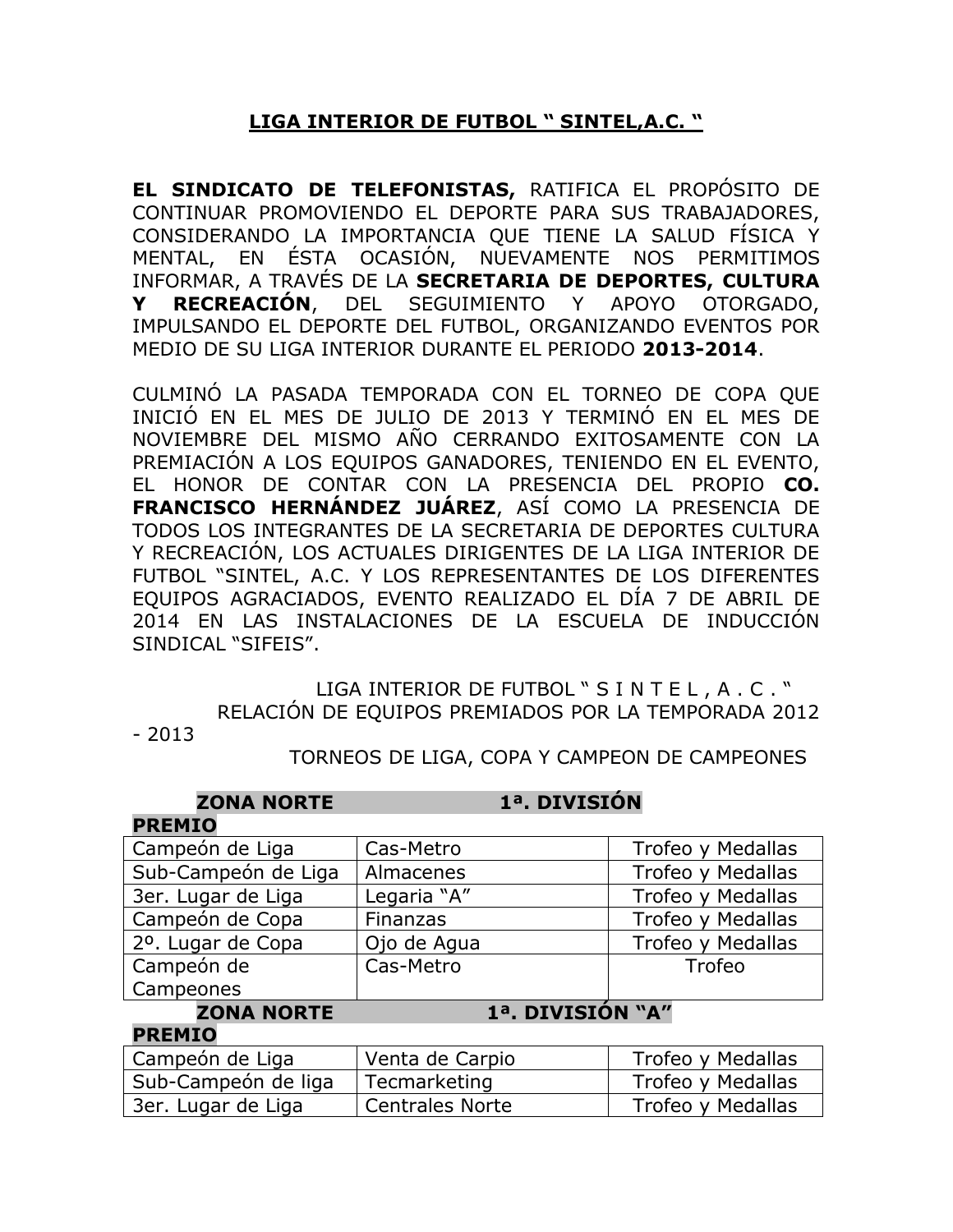| Campeón de Copa     | Pachuca                | Trofeo y Medallas |
|---------------------|------------------------|-------------------|
| 2º. Lugar de Copa   | Villa de las Flores    | Trofeo y Medallas |
| Campeón de          | Anulado por Reglamento | Exento            |
| Campeones           |                        |                   |
| <b>ZONA SUR</b>     | 1ª. DIVISIÓN           |                   |
| <b>PREMIO</b>       |                        |                   |
| Campeón de Liga     | Tepepan                | Trofeo y Medallas |
| Sub-Campeón de Liga | Estadio                | Trofeo y Medallas |
| 3er. Lugar de Liga  | Los Reyes              | Trofeo y Medallas |
| Campeón de Copa     | Estadio                | Trofeo y Medallas |
| 2º. Lugar de Copa   | Mixhuca "A"            | Trofeo y Medallas |
| Campeón de          | Estadio                | Trofeo            |
| Campeones           |                        |                   |

# **ZONA SUR 1ª. DIVISIÓN "A"**

| <b>PREMIO</b>       |            |                   |  |
|---------------------|------------|-------------------|--|
| Campeón de Liga     | San Juan   | Trofeo y Medallas |  |
| Sub-Campeón de Liga | San Andrés | Trofeo y Medallas |  |
| 3er. Lugar de Liga  | Ire Sur    | Trofeo y Medallas |  |
| Campeón de Copa     | San Juan   | Trofeo y Medallas |  |
| 2º. Lugar de Copa   | Culhuacán  | Trofeo y Medallas |  |
| Campeón de          | San Juan   | Trofeo            |  |
| Campeones           |            |                   |  |

QUEREMOS HACER NOTAR, QUE AL FINALIZAR EL PERIODO ANTERIOR, LA LIGA DE FUTBOL, CONTABA CON LA PARTICIPACIÓN DE **44** EQUIPOS INTEGRADOS POR UN APROXIMADO DE **950** COMPAÑEROS, AL INICIO DE LA NUEVA TEMPORADA 2014-2015, EN EL MES DE MARZO DE 2014, EN EL TORNEO DE LIGA SE CONSIDERARON INICIALMENTE A **37** EQUIPOS, DEBIDAMENTE DOCUMENTADOS Y REGISTRADOS EN LA LIGA INTERIOR, CON LOS CUALES, SE HA DADO CONTINUIDAD A LOS EVENTOS PROGRAMADOS.

### **RELACIÓN DE EQUIPOS PARTICIPANTES EN TORNEO DE LIGA TEMPORADA 2014 - 2015**

| 1ª. DIVISION           | "A" | <b>ZONA NORTE</b> | 1ª. DIVISION  |
|------------------------|-----|-------------------|---------------|
| <b>CAS-METRO</b>       |     |                   | <b>ARAGON</b> |
| <b>CENTRALES NORTE</b> |     |                   | COLINA        |
| <b>FINANZAS</b>        |     |                   | CHAMIZAL      |
| LEGARIA "A"            |     |                   | IRE NORTE     |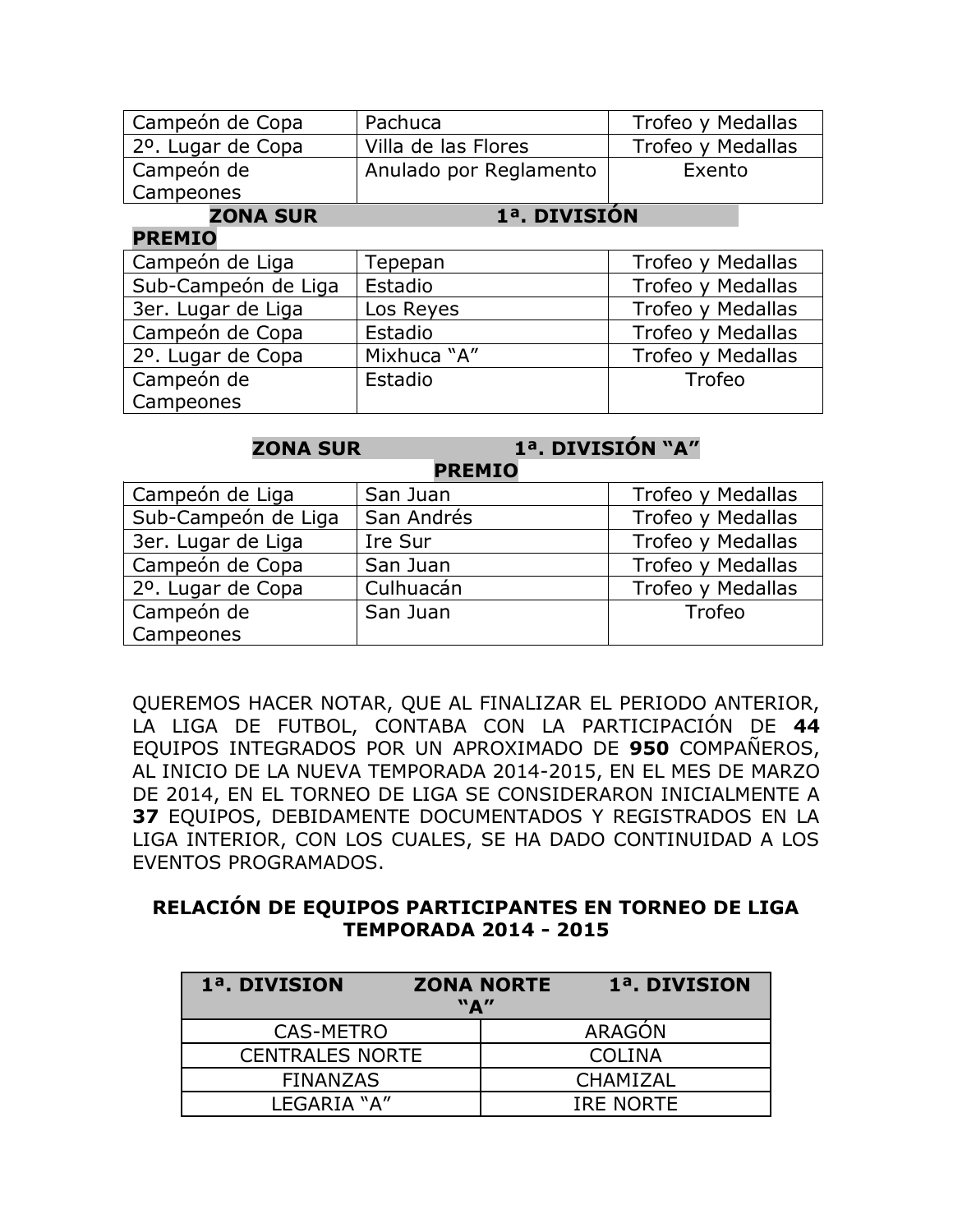| <b>OJO DE AGUA</b>         | <b>LEGARIA</b>                  |  |
|----------------------------|---------------------------------|--|
| PACHUCA (SUSP.)            | <b>LÓPEZ MATEOS</b>             |  |
| <b>VILLA DE LAS FLORES</b> | <b>TECKMARKETING</b>            |  |
| <b>ZUMPANGO</b>            | <b>VENTA DE CARPIO (SUSP.)</b>  |  |
|                            |                                 |  |
|                            |                                 |  |
|                            |                                 |  |
| 1ª. DIVISION               | <b>ZONA SUR</b><br>1ª. DIVISION |  |
|                            | "A"                             |  |
| <b>ALMACENES</b>           | <b>ABASTOS</b>                  |  |
| <b>CENTRALES SUR</b>       | <b>ANGELES</b>                  |  |
| <b>CHALCO</b>              | <b>CTBR</b>                     |  |
| <b>ESTADIO</b>             | <b>CULHUACAN</b>                |  |
| MIXHUCA "A"                | <b>IRE SUR</b>                  |  |
| <b>SAN ANDRES</b>          | <b>MIXCOAC</b>                  |  |
| SAN JUAN "B"               | MIXHUCA "B"                     |  |
| <b>TEPEPAN</b>             | <b>SANTA LUCIA</b>              |  |
| <b>TLAHUAC</b>             | <b>SANTA MARTHA</b>             |  |
| <b>ZARAGOZA</b>            | *TACUBAYA                       |  |
|                            | <b>TEC-TAXQUEÑA</b>             |  |

RETOMANDO LA RESPONSABILIDAD QUE REPRESENTA LA ORGANIZACIÓN DE LA LIGA INTERIOR Y POSTERIOR A LA CULMINACIÓN DEL ÚLTIMO TORNEO DE COPA, CONTINUAMOS ESTRUCTURANDO EL PROGRAMA Y DESARROLLO DE LA TEMPORADA 2014-2015, QUE INICIÓ EN EL MES DE MARZO DE 2014 CON EL TORNEO DE LIGA EN SUS DIFERENTES CATEGORIAS, TORNEO QUE DESPUES DE 24 JORNADAS, CULMINARÁ EN EL MES DE SEPTIEMBRE DE 2014, EN LAS DOS ZONAS, NORTE Y SUR RESPECTIVAMENTE.

LA APERTURA DE LA TEMPORADA, DIO ORIGEN INICIAL A LA ELABORACIÓN DE UN ROL DE JUEGOS, DEL CUAL PARTICIPARON LOS REPRESENTANTES DE LOS EQUIPOS COMPETIDORES, A QUIENES SE ENTREGO EL SISTEMA DE COMPETENCIA QUE REGIRÁ EN LOS EVENTOS DE LA TEMPORADA 2014-2015. POSTERIORMENTE SE HAN LLEVARON A CABO ASAMBLEAS MENSUALES, DONDE SE ENTREGARON PROGRAMACIONES Y ESTADISTICAS DE LA COMPETENCIA, ASÍ COMO LAS RESOLUCIONES DE LA COMISIÓN DISCIPLINARIA, QUEDANDO AÚN PENDIENTE LA POSIBLE REFORMA ESTATUTARIA DE LA LIGA INTERIOR.

HACEMOS NOTAR QUE EL TORNEO DE FUTBOL, SE VIÓ INTERRUMPIDO EN EL MES DE NOVIEMBRE DE 2013, DURANTE UN LAPSO APROXIMADO DE 4 MESES, MOTIVADO POR LAS INTENSAS LLUVIAS Y LA FALTA DE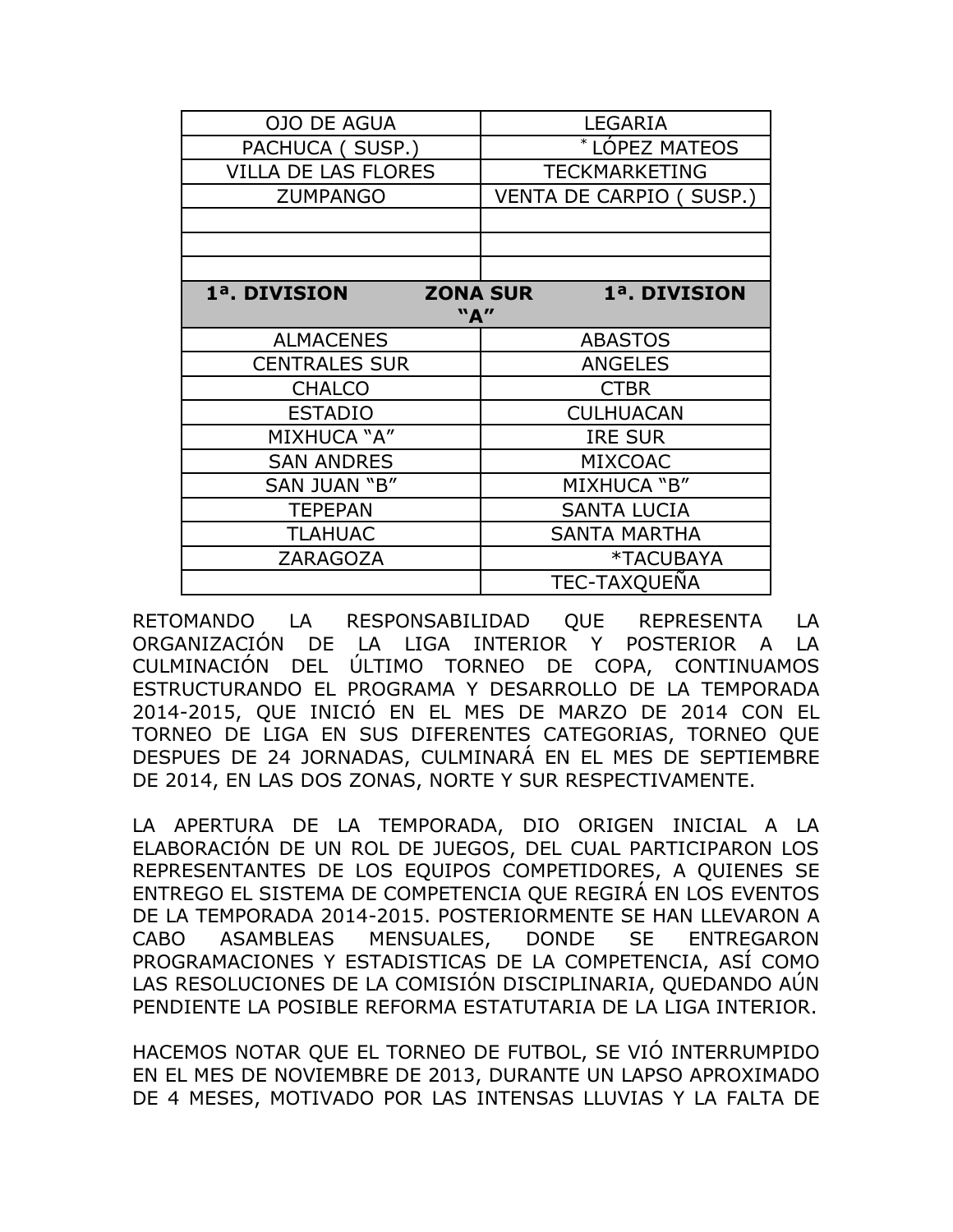LUZ NATURAL, NECESARIA EN EL HORARIO Y LUGARES DONDE SE PRACTICA ÉSTE DEPORTE, HECHO INEVITABLE, NO OBSTANTE SE REANUDÓ EN EL MES DE MARZO DEL 2014.

ACTUALMENTE, EN EL MES DE AGOSTO DE 2014 NOS ENCONTRAMOS EN LA ETAPA DE SEMIFINALES Y FINALES EN LA ZONA SUR, RESPECTO A LA ZONA NORTE, SE TERMINARÁ CON LAS 3 ÚLTIMAS JORNADAS DE CLASIFICACION A SEMIFINALES Y FINALES, CONCLUYENDO ASÍ EL TORNEO DE LIGA EN EL MES DE SEPTIEMBRE DE ÉSTE MISMO AÑO E INICIAR EN BREVE CON EL TORNEO DE COPA Y JUEGO DE CAMPEON DE CAMPEONES EN CADA CATEGORIA Y DE DONDE SURGIRAN LOS EQUIPOS QUE ASCIENDAN Y DESCIENDAN, TENIENDO UNA DURACIÓN APROXIMADA DE 12 FECHAS PARA CULMINAR, ESPERAMOS SATISFACTORIAMENTE, EL PRÓXIMO AÑO DE 2015.

NUEVAMENTE, CABE MENCIONAR QUE PARA LA REALIZACIÓN DE NUESTROS TORNEOS, CONTINUAMOS UTILIZANDO LAS INSTALACIONES DE NUESTRO DEPORTIVO DE ZUMPANGO Y LOS CAMPOS TEMPILULLI (ESTOS ÚLTIMOS, ALQUILADOS POR NUESTRA ORGANIZACIÓN).

POR OTRA PARTE, HACEMOS DE SU CONOCIMIENTO QUE DEBIDO AL LAMENTABLE SUCESO DEL INCENDIO OCASIONADO EN NUESTRO EDIFICIO SINDICAL (CUARTO PISO), NUESTRO ARCHIVO ESTUVO AFECTADO SUSTANCIALMENTE MOTIVO POR EL CUAL FUE NECESARIO SUSPENDER EL REGISTRO DE JUGADORES, COMPROMETIENDONOS A RETOMAR DICHA LABOR ANTES DEL PRÓXIMO MES DE OCTUBRE, CON LA FINALIDAD DE QUE EL TOTAL DE JUGADORES PARTICIPANTES, CUENTEN CON SU REGISTRO CORRESPONDIENTE.

QUEREMOS HACER REFERENCIA QUE NUEVAMENTE COMO CADA AÑO, EN ESTA OCACIÓN POR PARTE DE LA SECRETARÍA DE DEPORTES, CULTURA Y RECREACIÓN SE AUTORIZÓ UNA DOTACIÓN DE UNIFORMES (PLAYERA, SHORT, MEDIAS, Y ESPINILLERAS), QUE FUERON ENTREGADOS A LA TOTALIDAD DE LOS COMPAÑEROS QUE INTEGRAN LOS DIFERENTES EQUIPOS PARTICIPANTES.

ASI MISMO, REFRENDAR, QUE AL TÉRMINO DE LA ACTUAL TEMPORADA, SE OTORGARÁ LA PREMIACIÓN A QUIENES SE HAGAN ACREEDORES EN LAS DIFERENTES CATEGORIAS Y QUE RESULTARON GANADORES EN LOS TORNEOS DE ACUERDO A LAS BASES ESTABLECIDAS EN LOS ESTATUTOS Y REGLAMENTOS QUE RIGEN DENTRO DE LA LIGA INTERIOR DE FUTBOL "SINTEL, A.C. ".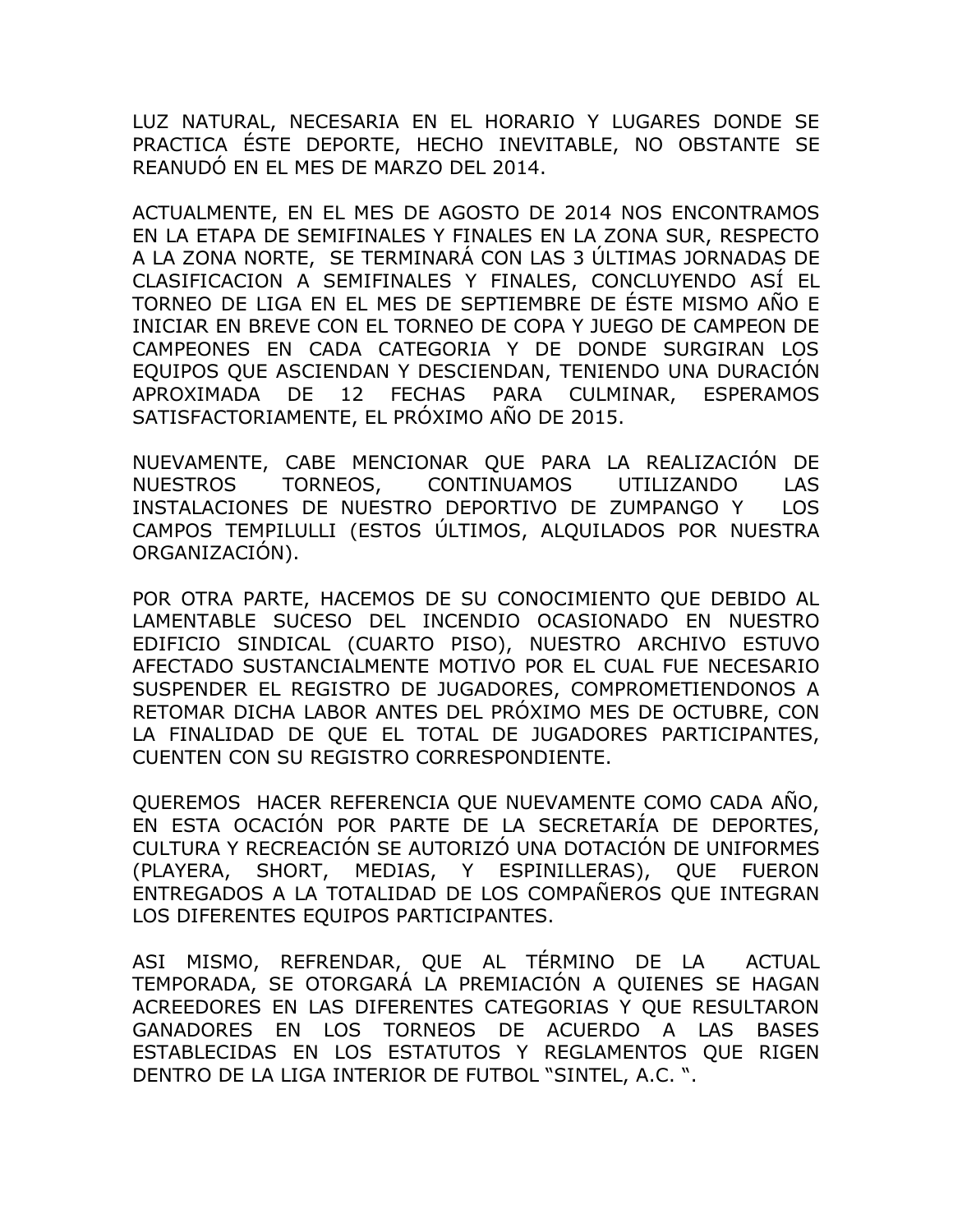LOS INTEGRANTES Y RESPONSABLES DE LA **SECRETARÍA DE DEPORTES, CULTURA Y RECREACIÓN**, SIEMPRE PENDIENTES DEL DESARROLLO Y DE LA PRÁCTICA DEL DEPORTE EN NUESTRA ORGANIZACIÓN, SIGUIENDO LOS LINEAMIENTOS E INSTRUCCIONES DE NUESTRO SECRETARIO GENERAL **CO. FRANCISCO HERNÁNDEZ JUÁREZ**, QUIEN HA BRINDADO UN TOTAL APOYO AL DEPORTE Y A LA CONFORMACIÓN DE NUESTRA LIGA INTERIOR, CONTINUAREMOS BUSCANDO LA INTEGRACIÓN, LA PARTICIPACIÓN Y CONVIVENCIA DE NUESTROS COMPAÑEROS, ASIMISMO, QUEREMOS MENCIONAR, LA DEDICACIÓN EN PARTICULAR DE LOS COS. QUE CONFORMAN LA DIRECTIVA Y COMISIÓN DISCIPLINARIA, EN QUIENES RECAE LA RESPONSABILIDAD Y EL BUEN FUNCIONAMIENTO DE LA LIGA INTERIOR.

NOS PERMITIMOS HACER UN RECONOCIMIENTO POR SU APOYO, A LOS DELEGADOS DE LOS DIFERENTES EQUIPOS PARTICIPANTES, POR FOMENTAR LA DISCIPLINA Y EL JUEGO LIMPIO EN LOS DIFERENTES ENCUENTROS, CONMINANDOLOS A CONTINUAR ACTUANDO CON ETICA DEPORTIVA, SALVAGUARDANDO LA INTEGRIDAD FISICA, PROPIA Y DE SUS ADVERSARIOS, EVITANDO ACTOS DE VIOLENCIA, COLABORADO ASÍ CON EL DESARROLLO Y BUEN FUNCIONAMIENTO DE LA LIGA INTERIOR, HACIENDO HONOR Y RESPETANDO EL LEMA **" DISCIPLINA Y AMISTAD "** QUE PREVALECE DESDE SU FUNDACIÓN EN 1967. ASÍMISMO, EL RECONOCIMIENTO A LA AGRUPACIÓN DE ÁRBITROS QUE AÑO TRAS AÑO NOS OFRECEN UN DESTACADO SERVICIO CON SUS ATINADAS E IMPARCIALES DECISIONES, DANDO CUMPLIMIENTO Y BUENA CULMINACIÓN A NUESTROS TORNEOS.

### **DURANTE TODO EL AÑO NOS HEMOS DADO A LA TAREA DE LA ORGANIZACIÓN DE DIFERENTES EVENTOS DEPORTIVOS INVOLUCRANDO A DIFERENTES DISCIPLINAS DEPORTIVAS**.

### **CARRERAS EXTERNAS. SINDICATO DE TELEFONISTAS DE LA REPUBLICA MEXICANA**

### **CLUB DE CORREDORES TELEFONISTAS**

#### **CALENDARIO DE CARRERAS 2014**

| <b>NOMBRE</b>     | <b>FECHA</b> | <b>DISTANCIA</b> |
|-------------------|--------------|------------------|
| I CARRERA DE AVON |              | ίM.              |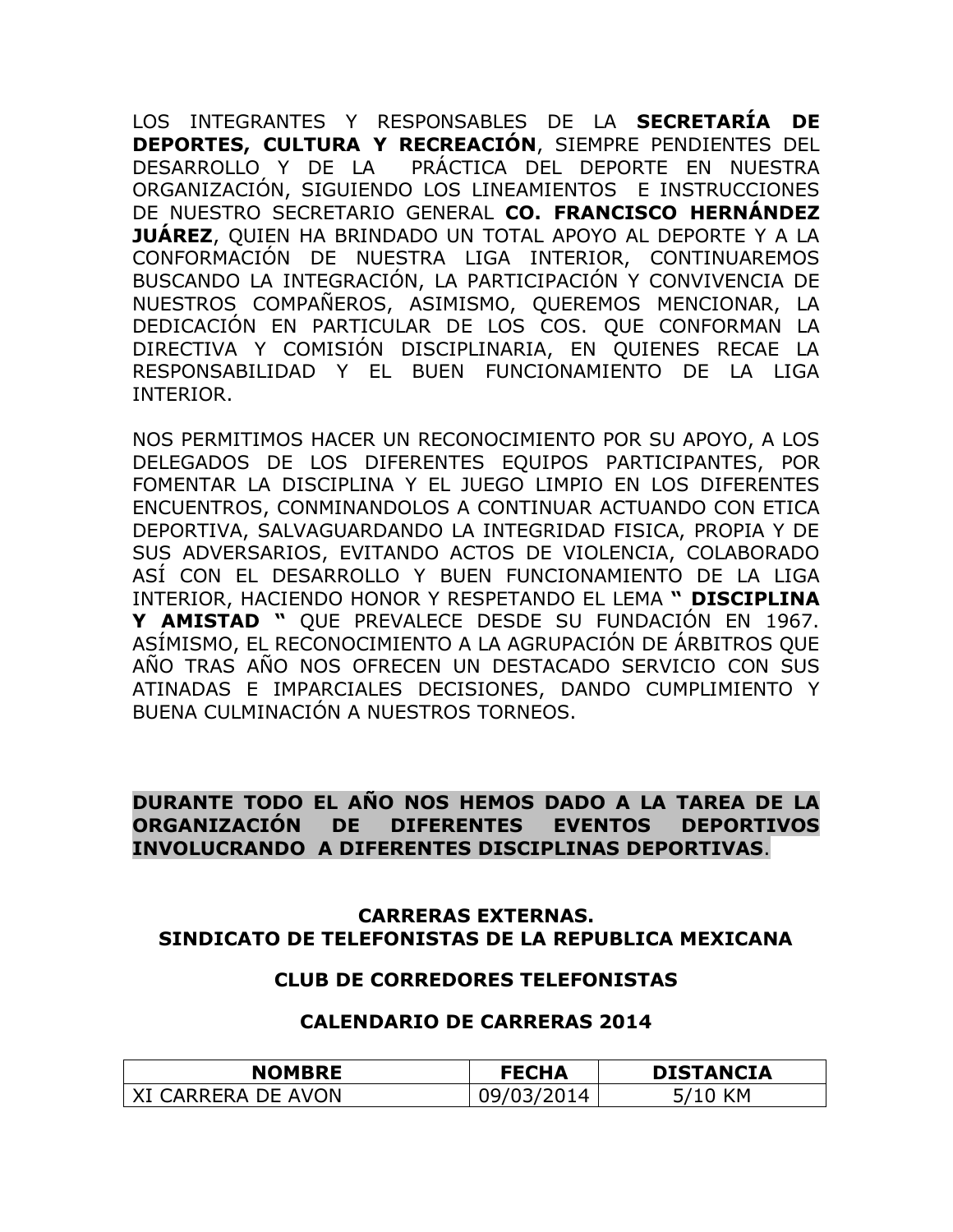| III CARRERA TUNE UP CHEVROLET | 06/04/2014 | 5/10 MILLAS  |
|-------------------------------|------------|--------------|
| <b>COYOACAN</b>               |            |              |
| <b>XIV CARRERA IMAGEN</b>     | 06/04/2014 | <b>10 KM</b> |
| <b>KELLOGG'S</b>              |            |              |
| XXX CARRERA DEL DIA DEL       | 15/06/2014 | 21.1 KM      |
| <b>PADRE</b>                  |            |              |
| XXVIII MARATON INTERNACIONAL  | 31/08/2014 | 42.195 KM    |
| DE LA CD. DE MEXICO.          |            |              |
| <b>XI CARRERA TV AZTECA</b>   | 17/11/2014 | 7/13 KM      |
| XXVII CARRERA DE CUAUTLA-     | 23/11/2014 | <b>10 KM</b> |
| <b>IMSS OAXTEPEC</b>          |            |              |
| XVIX CARRERA SAN SILVESTRE    | 31/12/2014 | <b>10 KM</b> |
|                               |            |              |

LAS FECHAS Y LAS CARRERAS PUEDEN MODIFICARSE Y SE AVISARA CON PREVIO AVISO.

LAS CARRERAS INTERNAS, SE DAN A CONOCER POR MEDIO DE LA AGENDA DE BIENESTAR SOCIAL, QUE ENTREGAMOS EN ESTA SECRETARIA.

#### **CARRERAS INTERNAS.**

| <b>NOMBRE</b>               | <b>FECHA</b> | <b>DISTANCIA</b> |
|-----------------------------|--------------|------------------|
| XVIII CARRERA DEL PAVO      | 15/12/2014   | 3/5 KM           |
| XXV CARRERA DEL TELEFONISTA | 10/08/2014   | 10 KM            |

LOS RESULATADOS Y FOTOS, DE LA CARRERA DEL TELEFONISTA SE ENCUENTRAN EN LA PAGINA DEL STRM. **[www.strm.org.mx](http://www.strm.org.mx/)**

BUSCANDO TENER UNA MEJORA EN LAS CARRERAS, PARA BENEFICIO DE LOS Y LAS COMPAÑERAS ASI COMO A LOS FAMILIARES, SE IMPLEMENTO POR PRIMERA OCASIÓN, GRACIAS AL SECRETARIO GENERAL EL ING. FRANCISCO HERNANDEZ JUAREZ, EN LA CARRERA DEL TELEFONISTA "CHIP" PARA TENER EL CRONOMETRAJE DE LOS Y LAS COMPETIDORAS, EL CUAL LES SIRVA PARA SU REGISTRO PERSONAL. SE SEGUIRA IMPULSANDO EL DEPORTE A FAVOR DE LOS Y LAS SINDICALIZADAS.

SE CONTINUARÁN CON LOS APOYOS PARA LAS INSCRIPCIONES DE LAS CARRERAS EXTERNAS CONSIDERANDO EL PRESUPUESTO ASIGNADO A ESTA SECRETARIA.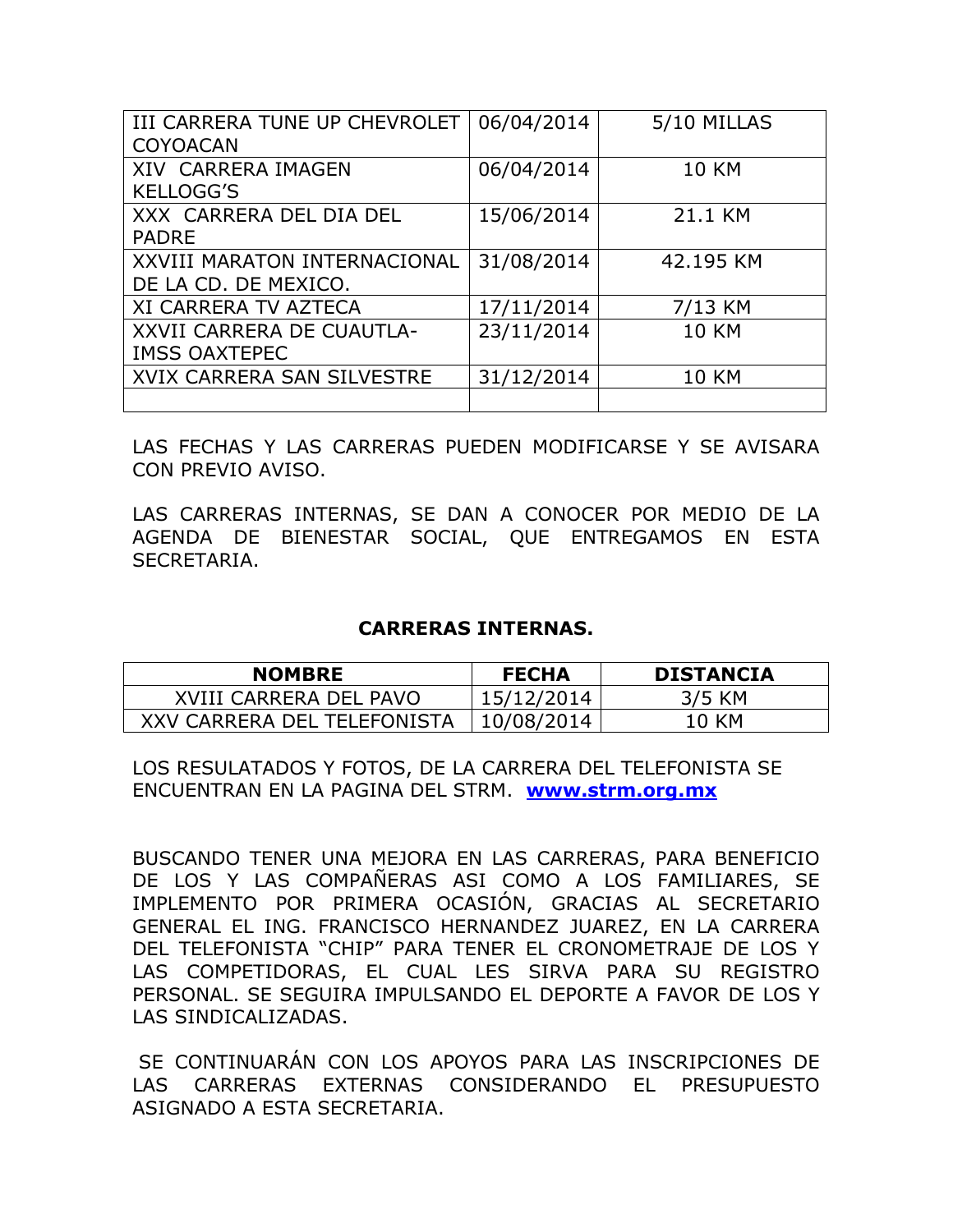### **EQUIPO FEMENIL DE VOLEIBOL.**

LA PARTICIPACIÓN DEL EQUIPO REPRESENTATIVO DE VOLEIBOL SE HA DISTINGUIDO SIEMPRE CON BUENOS RESULTADOS EN LOS TORNEOS EN LOS QUE PARTICIPA SIEMPRE DE MANERA DESTACADA OBTENIENDO LOS PRIMEROS LUGARES; ESTE AÑO EN EL MES DE AGOSTO SE CONTO CON SU PARTICIPACION EL TORNEO NACIONAL DE VOLEIBOL CON CEDE EN ACAPULCO GRO.

### **REPRENTATIVO DE BASQUETBOL 22 DE ABRIL**

COMO CADA AÑO LA EMPRESA REALIZO UN TORNEO DE BASQUET BOL VARONIL Y FEMENIL EN LAS MESES DE SEPTIEMBRE Y OCTUBRE, ESTE AÑO SE LLEVO A CABO EN LAS INSTALACIONES DEL GIMNASIO JUAN DE LA BARRERA, Y COMO CADA AÑO SE APOYO AL REPRESENTATIVO DEL STRM QUE LLEVA POR NOMBRE "22 DE ABRIL" REPRESENTADO POR LA COMPAÑERA JUBILADA GUADALUPE AREVALO.

ESTE EVENTO CONTO CON LA PARTICIPACION DE EQUIPOS DE GRAN NIVEL Y TECNICA DEPORTIVA QUE SE DICIDIERON EN FINALES MUY REÑIDAS QUE OFRECIERON EMOCION HASTA EL ULTIMO SEGUNDO DE JUEGO. FELICIDADES A LOS GANADORE

### **TONALLI- MEXICA GRUPO DE DANZA FOLKLÓRICA REPRESENTATIVO DEL STRM.**

**GRUPO DE DANZA FOLKLÓRICA TONALLI- MEXICA (NÁHUATL) QUE SIGNIFICA ALMA MEXICANA.**

### **"LA GRANDEZA DE UN PUEBLO SE MIDE POR SUS EXPRESIONES ARTISTICAS"**

CON LA FINALIDAD DE PROMOVER Y FOMENTAR LAS EXPRESIONES ARTISTICAS HACE 30 AÑOS FUE CREADO EL GRUPO **DE DANZA FOLKLÓRICA TONALLI- MEXICA** INTEGRADO POR COMPAÑEROS ACTIVOS Y JUBILADOS; SE HA CARACTERIZADO POR SUS EXCELENTES Y DESTACADAS PARTICIPACIONES NACIONALES E INTERNACIONALES. SIENDO POSIBLE GRACIAS A LA APOYO BRINDADO POR NUESTRO CO. SRIO. GRAL. **FRANCISCO HERNÁNDEZ JUÁREZ.**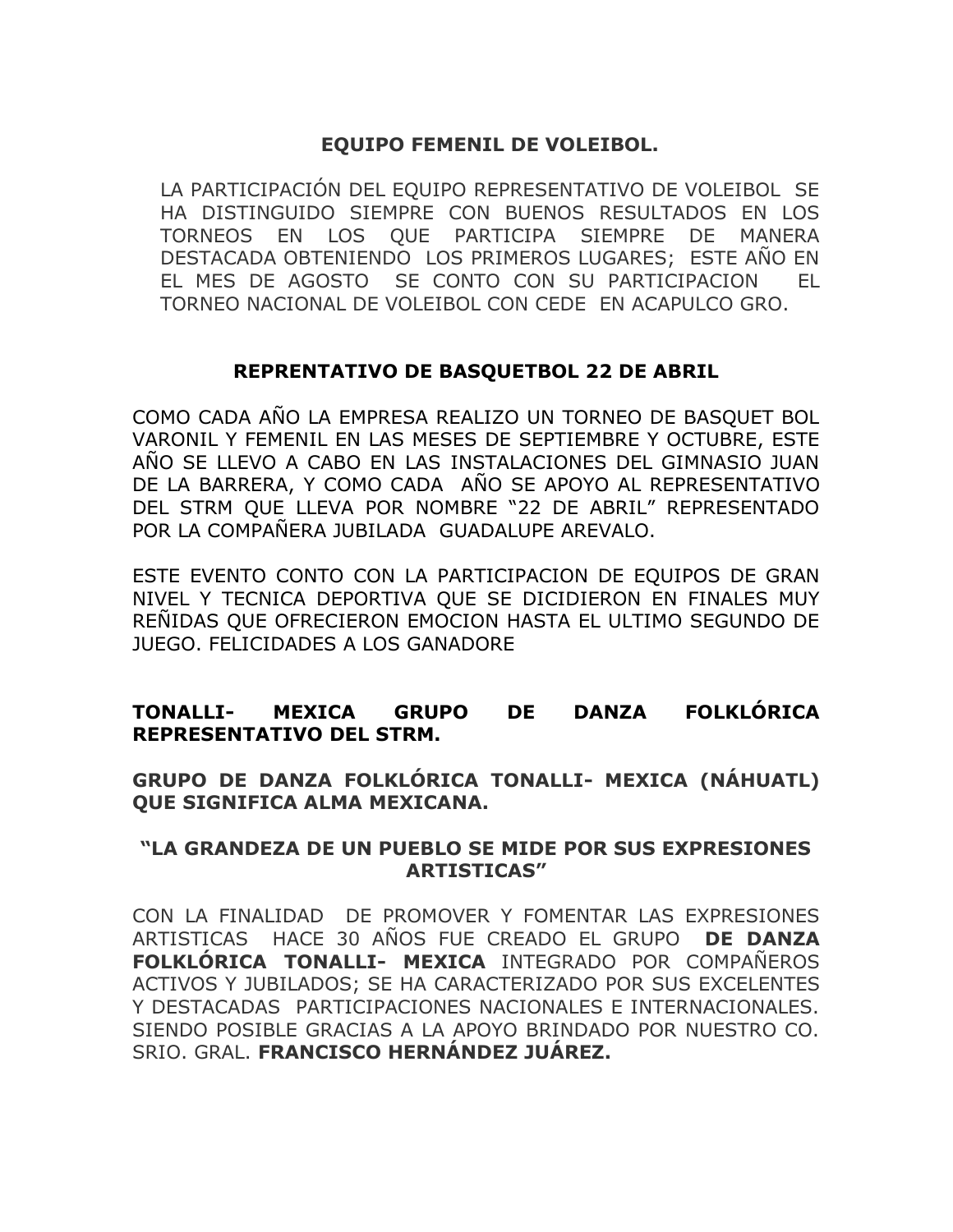EN ABRIL DE 1984 NACE EL GRUPO DE DANZA REPRESENTATIVO DEL SINDICATO DE TELEFONISTAS DE LA REPÚBLICA MEXICANA, EL CUAL CONTÓ DESDE SUS INICIOS CON EL BENEPLÁCITO DE SU SECRETARIO GENERAL FRANCISCO HERNÁNDEZ JUÁREZ QUIEN ATENDIÓ LA SOLICITUD DE UN GRUPO DE COMPAÑERAS OPERADORAS ENCABEZADAS POR LA CA. DOLORES VIDALES QUIENES INTERESADAS DE PODER REALIZAR UNA ACTIVIDAD LUDICA PARA COMPLEMENTAR SU JORNADA DE TRABAJO, CONTAND DESDE ENTONCES CON EL APOYO DE LA SECRETARÍA DE CULTURA Y RECREACIÓN.

SE CUENTA CON LOS SERVICIOS PROFESIONALES DE LA PROFESORA DE DANZA **MARÍA TERESA LUGO** A QUIEN SE LE ENCOMIENDA LA TAREA DE HACER LA PLANEACIÓN DE ESTE ESFUERZO CON UN OBJETIVO CLARO: IR OBTENIENDO LOGROS ESPECÍFICOS A CORTO, MEDIANO Y LARGO PLAZO. EN UN PRINCIPIO EL GRUPO ERA MUY NUMEROSO, PERO A MEDIDA QUE LA CONSOLIDACIÓN DEL MISMO EXIGÍA MAS COMPROMISO Y DISCIPLINA EN EL QUEHACER DANZISTICO COTIDIANO, SE FUE LOGRANDO UNA DECANTACIÓN NATURAL Y POCO A POCO SE FUE ADQUIRIENDO LA NIVELACIÓN TÉCNICA PARA LOGRAR UN TRABAJO DIGNO A NIVEL ARTÍSTICO.

ES IMPORTANTE DAR A CONOCER QUE EL GRUPO SE PRESENTARA EL DIA 27 DE OCTUBRE DE ESTE AÑO EN EL TEATRO HIDALGO A LAS 17:00 HORAS PARA FESTEJAR SU XXX ANIVERSARIO

ACTUALMENTE EL GRUPO ESTÁ INTEGRADO POR 36 ELEMENTOS.

ADEMAS SE CUENTA CON EL TALLER DE DANZA, PARA FORMAR A LOS NUEVOS INTEGRANTES QUE EN UN FUTURO PASARAN A SER PARTE DEL GRUPO REPRESENTATIVO TONALLI MEXICA.

ASI MISMO DICHO TALLER FOMENTA LA CONVIVENCIA, LA CREATIVIDAD Y EL EJERCICIO, LO PERMITE QUE LOS COMPAÑEROS SE ENCUENTREN EN MEJORES CONDICIONES FÍSICAS Y EMOCIONALES PARA EL DESARROLLO DE SUS ACTIVIDADES.

### **HORARIOS DE ENSAYO:**

- TALLER DE DANZA: LUNES Y MIERCOLES, EN SERAPIO RENDON # 71 DE 18:00P.M. A 20:00P.M.
- GRUPO DE DANZA: MARTES Y JUEVES, CENTRO DE TRABAJO SAN JUAN, 5to. PISO, 18:00P.M. A 20:00P.M.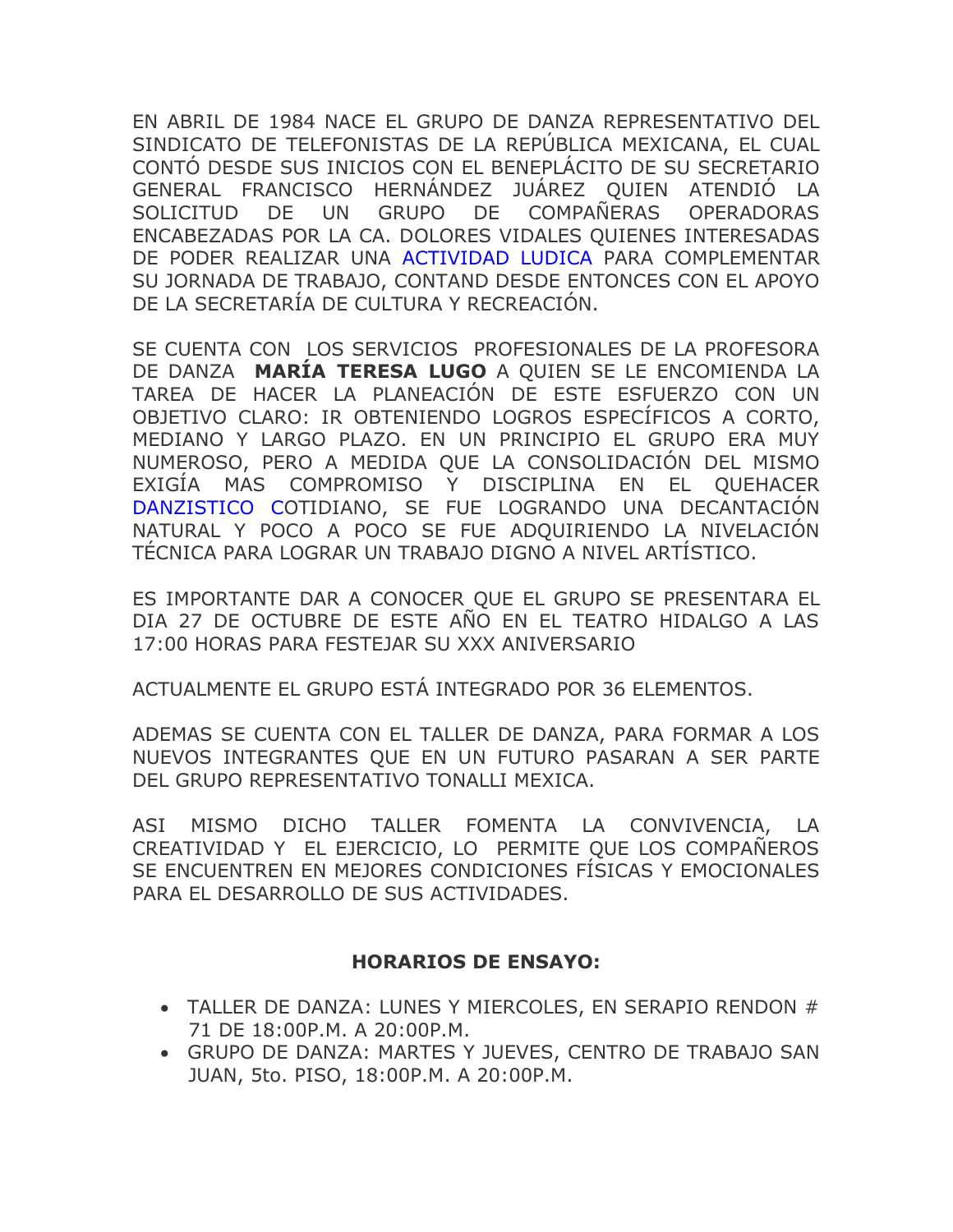### **PRESENTACIONES:**

ESTE GRUPO SE PRESENTO EN EL MARCO DE LA CELEBRACION DEL DIA DEL TELEFONISTA EN LAS INSTALACIONES DEL DEPORTIVO ZUMPAGO. EL 2 DE AGOSTO PARA BENEPLACITO DE TODOS LOS COMPAÑEROS QUE ASISTIERON A ESTE FESTEJO OFRECIDO POR EL SINDICATO CADA AÑO.

ES IMPORTANTE DESTACAR QUE SU PARTICIPACION FUE EXCELENTE.

### **EVENTOS DIA DE LOS TELEFONISTAS**

SE TRABAJO EN LA ORGANIZACIÓN Y LOGISTA DEL EVENTO DEL 1° DE AGOSTO DIA DEL TELEFONISTA EN LA PLAZA DE TOROS DE LA CIUDAD DE MEXICO CON LA PRESENTACIÓN DEL ELENCO ARTISTICO: **LA ARROLLADORA BANDA EL LIMON, REIK Y JOAN SEBASTIAN.**

### **EVENTO DEPORTIVO DIA DEL TELEFONISTA EN ZUMPANGO:**

CON EL TRABAJO EN EQUIPO CON LAS SECRETARIAS DE TESORERIA Y DEL INTERIOR SE LLEVO A CABO EL EVENTO DEPORTIVO DEL DÍA DEL TELEFONISTA EN LAS INSTALACIONES DEL DEPORTIVO DE ZUMPANGO EDO. DE MEXICO.

### **CONVENIOS ACTUALES CULTURA Y RECREACION.**

COMO PARTE DE LAS ACTIVIDADES DE ESTA SECRETARIA SE BUSCAN DESCUENTOS PARA LAS Y LOS TRABAJADORES, MIEMBROS DE ESTE SINDICATO EN ACTIVIDADES CULTURALES Y DE DIVERSIÓN PARA FOMENTAR LA CONVIVENCIA FAMILIAR; POR ESO DE MANERA PERMANENTE ESTAMOS EN LA BUSQUEDAD DE NUEVAS PROMOCIONES EN ESTOS RUBROS Y REFRENDAR CONVENIOS CON LOS QUE YA CONTAMOS PARA LOS TELEFONISTAS.

DE ESTA MANERA SE HA INCREMENTADO LA PARTICIPACION DE LAS Y LOS COMPAÑEROS INVOLUCRANDO A SUS FAMILIAS EN LA VIDA CULTURAL.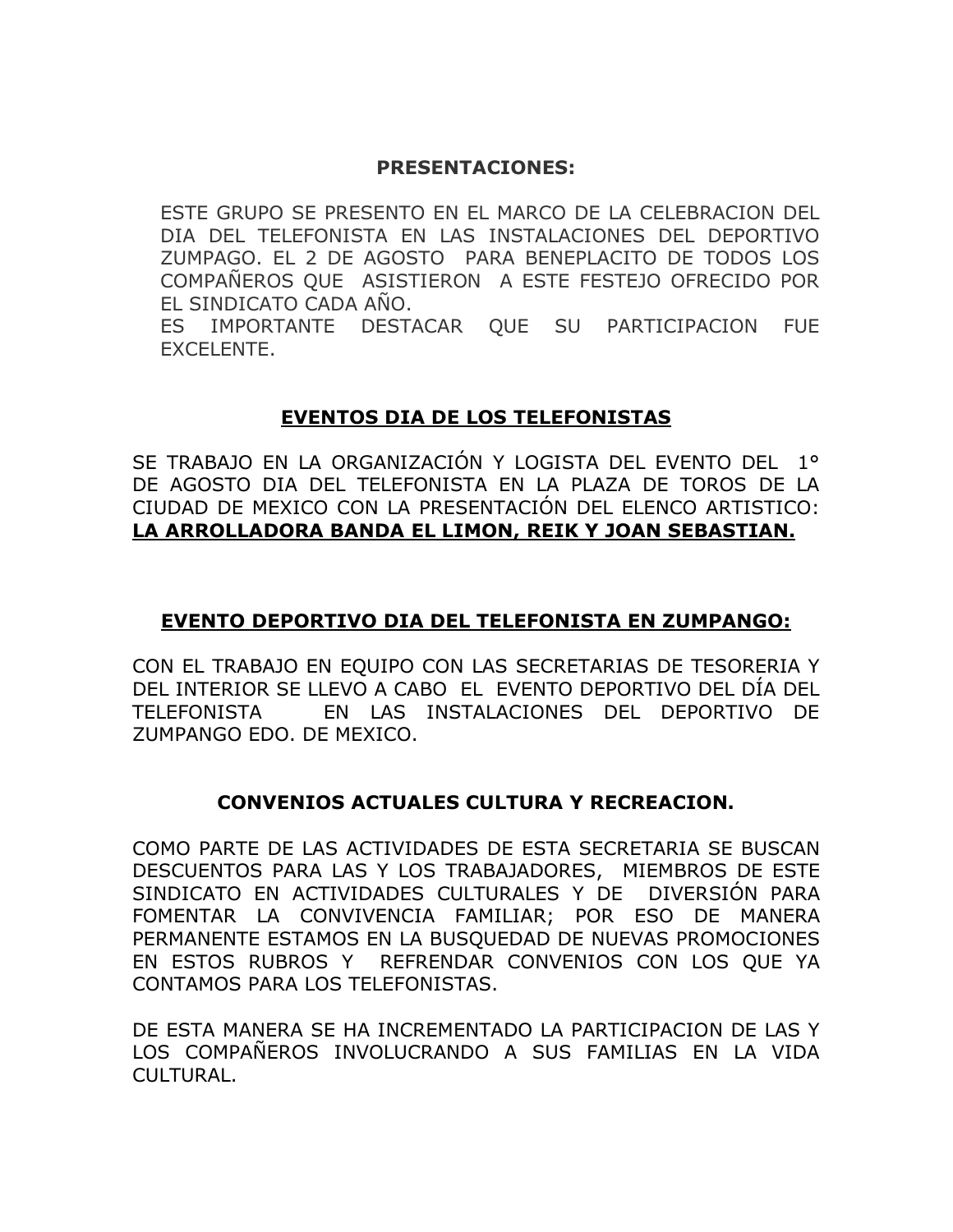A CONTINUACIÓN DAMOS A CONOCER A USTEDES LOS CONVENIOS VIGENTES.

1. **PARQUE DE DIVERSIONES SIX FLAGS MEXICO:** 40% DE DESCUENTO EN BOLETOS DE ENTRADA GENERAL **(SIN LIMITE DE COMPRA**) SE TIENE ESTABLECIDO UN MECANISMO DE ENTREGA DE LOS BOLETOS PARA FACILITAR LA ENTREGA A LOS COMPAÑEROS EL PAGO SE HACE MEDIANTE DEPOSITO BANCARIO Y LOS BOLETOS CON VIGENCIA DE MAS DE DOS MESES SE ENTREGAN EN SECRETARIA DE DEPORTES, CULTURA Y RECREACIÓN PARA FACILITAR EL INGRESO DE LOS COMPAÑEROS Y SUS FAMILIARES SIN HACER FILAS ESTE BENEFICIO ES EXTENSIVO PARA A TODOS LOS COMPAÑEROS MIEMBROS DEL SINDICATO PARA: TELMEX, CTBR, LIMSA, ATENTO, TECMARKETING, CAJA DE AHORRO, PERSONAL AL SERVICIO DEL STRM.

ESTE PARQUE DE DIVERSIONES NOS OFRECE ENTREGA DE BOLETOS EN SUS OFICINAS DE VENTAS DEL INTERIOR DE LA REPUBLICA ENTREGANDOLOS A LOS COMPAÑEROS EN SUS SUCURSALES DE TOLUCA, MORELIA, GUADALAJARA Y QUERETARO, CON EL MISMO PORCENTAJE DE DESCUENTO.

ACTUALMENTE SE TIENE DURANTE EL VERANO LA ATRACCIÓN DE LA MEDUSA STEEL COASTER QUE PROMETE MUCHA DIVERSIÓN Y EN OCTUBRE SE ESTARÁ INSTALANDO EL FESTIVAL DEL TERROR CON MOTIVO DE LA CERCANÍA DEL DÍA DE MUERTOS.

- 2. **MUSEO DE CERA:** (DISTRITO FEDERAL, GUADALAJARA, VERACRUZ) FECHAS ESPECIALES DE VENTA EN STRM, CON UN DESCUENTO DEL 50% DISPONIBLE EN DIAS DE VENTA ESPECIALES EN EL STRM, SE OFRECE POR \$85 PESOS UN PAQUETE DE TRES ENTRADAS AL MUSEO DE CERA, MUSEO DE RIPLEY MÁS VIAJE FANTASTICO, SIN LIMITE DE COMPRA. APLICABLE: TELMEX, CTBR, LIMSA, ATENTO, TECMARKETING, CAJA DE AHORRO, PERSONAL DEL STRM.
- 3. **LA PROMOCION DE LOS MUSEOS DE CERA Y MUSEO DE RIPLEY:** MÁS VIAJE FANTASTICO. SE HACE EXTENSIVO A LAS (DISTRITO FEDERAL, GUADALAJARA, VERACRUZ) FECHAS ESPECIALES DE VENTA EN STRM, CON COSTO \$ 85.00 PESOS LO QUE REPRESENTA UN 50% CON RESPECTO AL PRECIO OFRECIDO AL PÚBLICO EN GENERAL, SIN LIMITE DE COMPRA.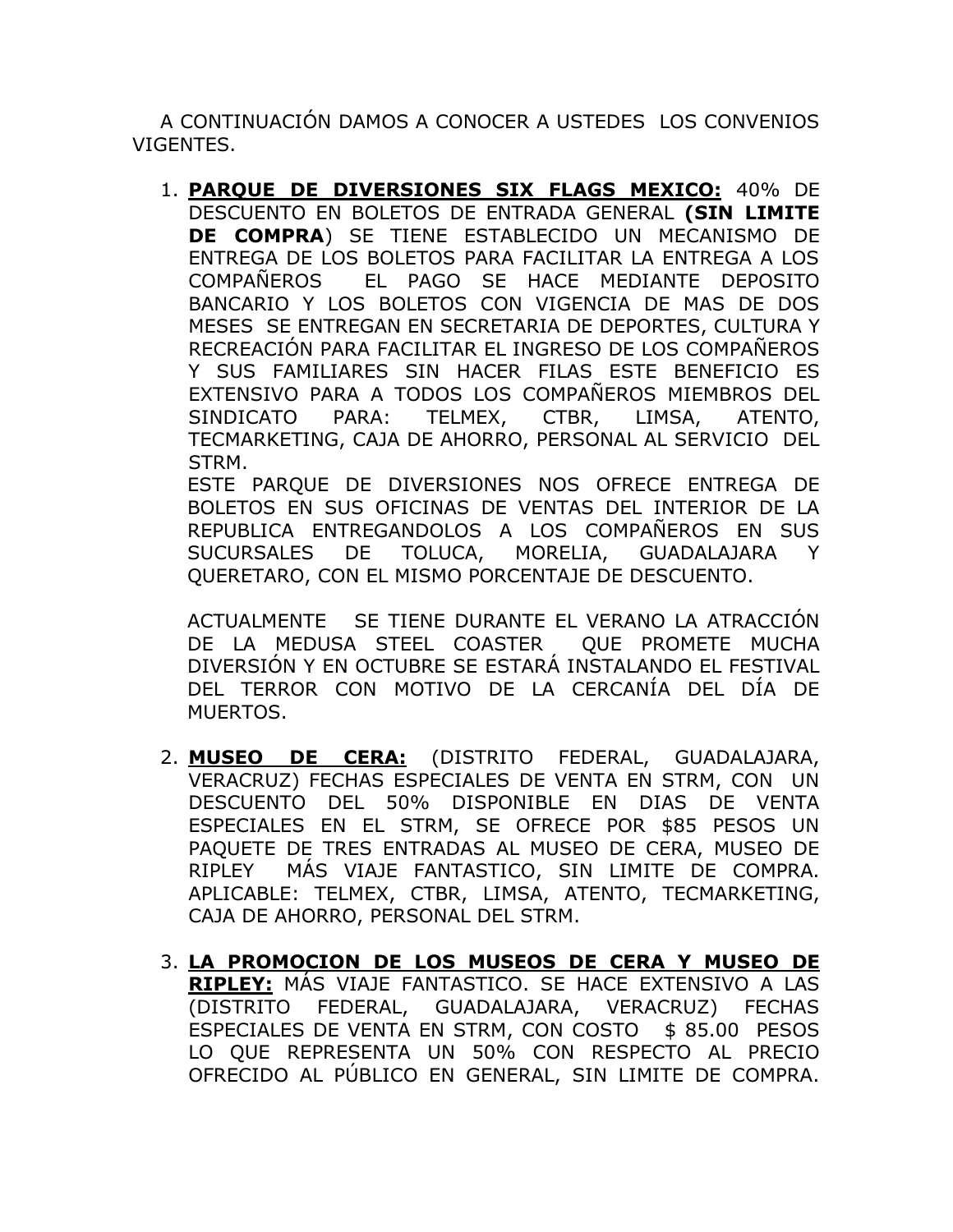APLICABLE: TELMEX, CTBR, LIMSA, ATENTO, TECMARKETING, CAJA DE AHORRO, PERSONAL DEL STRM.

- 4. **MUSEO DEL JUGUETE MEXICANO ANTIGUO**: (DISTRITO FEDERAL) 50% DE DESCUENTO EN ENTRADA GENERAL AL MUSEO (SIN LIMITE DE COMPRA) APLICABLE: TELMEX, CTBR, LIMSA, ATENTO, TECMARKETING, CAJA DE AHORRO, PERSONAL DEL STRM.
- 5. **LEADER READING:** (DISTRITO FEDERAL) 2000 PALABRAS POR MINUTO 10% DE DESCUENTO PARA TRABAJADORES DE TELMEX, CTBR, LIMSA, TECMARKETING, CAJA DE AHORRO, PERSONAL DEL STRM. 5% PARA SUS FAMILIARES DIRECTOS.
- 6. **BALNEARIO TEPETOGO:** PUSO A LA VENTA CON MOTIVO DEL VERANO BOLETOS A PRECIO ESPECIAL EN ENTRADA GENERAL, Y DE MANERA PERMANENTE OFRECE DESCUENTOS PARA TELEFONISTAS. TODOS LOS DOMINGOS A LAS 07:00 DE LA MAÑANA TIENEN SALIDAS A LAS 07:00 HRS DEL METRO PATRIOTISMO REGRESO A LAS 20:00 HRS NOS COMENTAN QUE YA CUENTAN CON AREAS TECHADA PARA PROTECCION DE LAS INCLEMENCIAS DEL TIEMPO APLICABLE: TELMEX, CTBR, LIMSA, ATENTO, TECMARKETING, CAJA DE AHORRO, PERSONAL DEL STRM.
- **7. MUNDO GRANJERO & ZOO**: FRENTE AL INGRESO DE TEPETONGO NOS OFRECE PRECIO ESPECIAL PARA CUENTA CON ANIMALES DOMESTICADOS Y SALVAJES EN LOS CUALES SE FACILITA EL CONTACTO DE LOS NIÑOS CON ELLOS GARANTIZANDO UN DIA LLENO DE GRATAS EXPERIENCIAS EXTENSIVO PARA COMPAÑEROS TELMEX, CTBR, LIMSA, ATENTO, TECMARKETING, CAJA DE AHORRO, PERSONAL DEL STRM.
- 8. **BALNEARIO IXTAPAN DE LA SAL:** NOS OFRECE 4 ENTRADAS POR TRABAJADOR A UN PRECIO ESPECIAL EN ENTRADA GENERAL PRESENTANDO SU CREDENCIAL O EN SU DEFECTO PRECIO ESPECIAL POR AUTOBUS. APLICABLE PARA TRABAJADORES: TELMEX, CTBR, LIMSA, ATENTO, TECMARKETING, CAJA DE AHORRO, Y PERSONAL DEL STRM.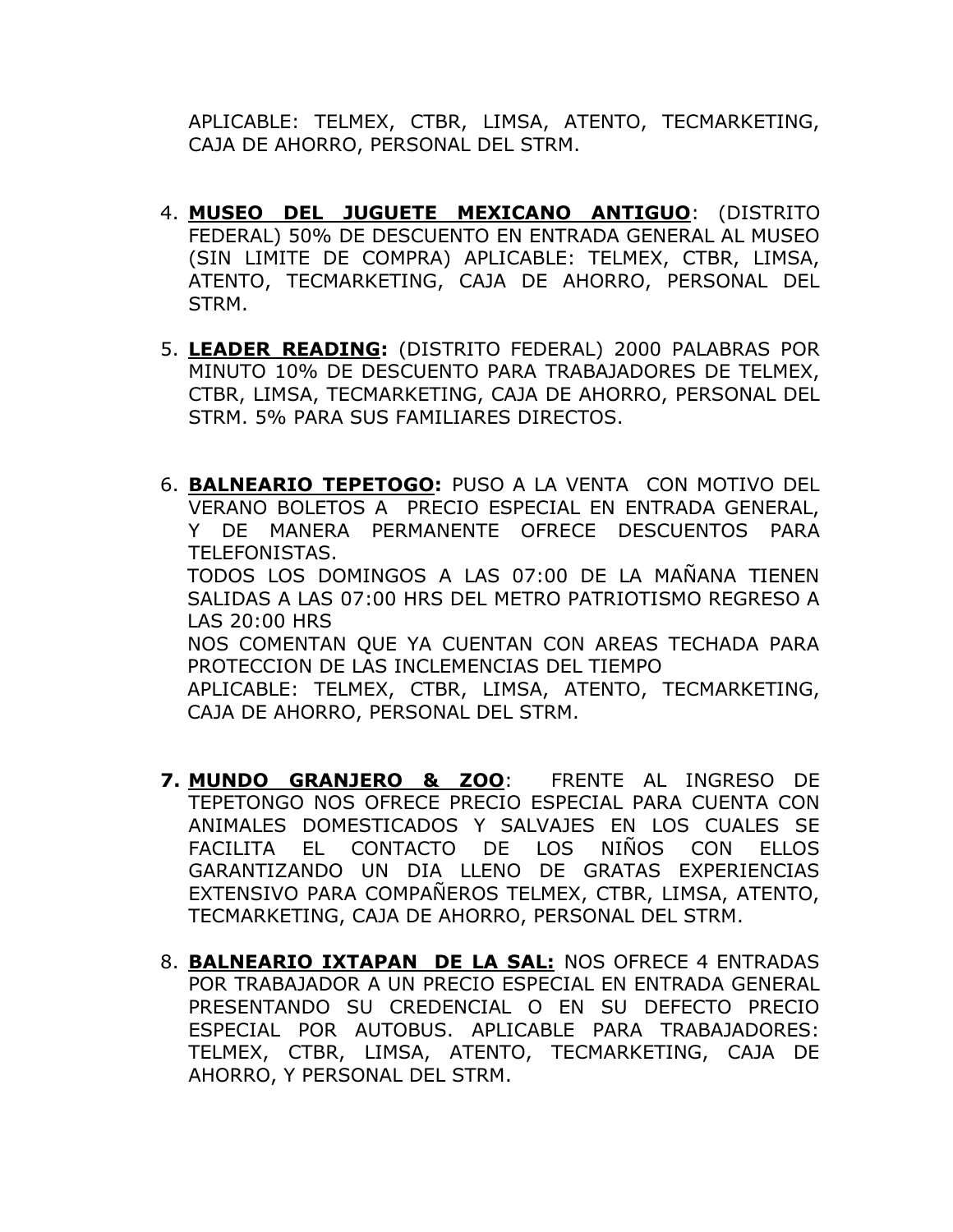- 9. **VIAJES DORADOS DE CHIHUAHUA/MÉXICO SIERRA TARAHUMARA BARRANCAS DEL COBRE**. (CHIHUAHUA, CHIH.) 20% DE DESCUENTO EN PAQUETES VACACIONALES DENTRO DEL ESTADO DE CHIHUAHUA, APLICABLE: TELMEX, CTBR, LIMSA, ATENTO, TECMARKETING, CAJA DE AHORRO, PERSONAL DEL STRM.
- 10. **AGENCIA DE VIAJES PROFETUR:** NOS OFRECE PRECIO ESPECIAL A TELEFONISTAS Y MIEMBROS DEL SINDICATO EN VIAJES A COSTA RICA, SALIDAS 25 Y 26 DE DICIEMBRE DURACION 7 DIAS 8 NOCHES
- 11. **VIAJES MECA**: OFRECE DESCUENTOS ESPECIALES A TELEFONISTAS A SU DESTINO DE CAÑON DEL SUMIDERO EN CHIAPAS.
- 12. **INSTITUTO DEL INTELECTO**: OFRECE DESCUENTOS DEL 5% AL 15% EN TRATAMIENTOS DE PSICOLOGICOS, TEST DE COEFICIENTE INTELECTUAL Y OTROS TRATAMIENTOS PARA TRABAJADORES Y FAMILIARES.
- 13. **NOCHES DE SALSA:** NOS OFRECE PREVENTA A \$150.00 PESOS PARA SU ENVENTO DE SALSA EL 13 DE SEPTIEMBRE EN SALAN LA MARACA EN EL DESCUENTO SOBRE PRECIO DE VENTA.
- 14. **LA ESCUELA DE FUTBOL CHIVAS DE LINDAVISTA DF**: NOS OFRECE 20% DE DESCUENTO EN INSCRIPCION Y MEDIA BECA.
- 15. **ARENA CIUDAD DE MEXICO**: NOS OFRECERA DESCUENTOS PARA EVENTOS EN SUS INSTALACIONES. DESCUENTOS VARIABLES SEGÚN EVENTO Y AREA.
- 16. **SKIPER´S CLUB:** OFRECE DESCUENTOS ESPECIALES A DESTINOS DE PLAYA ACAPULCO. COSTA ESMERALDA DE VERACRUZ, NUEVO VALLARTA, HUATULCO O INTERNACIONALES.
- 17. **REINO ANIMAL:** PARQUE ZOOLOGICO UBICADO EN TEOTIHUACAN NOS OFRECE CUPONES DESCUENTO 2X1 EN ENTRADA GENERAL A UN PRECIO DE \$ 190.00 PESOS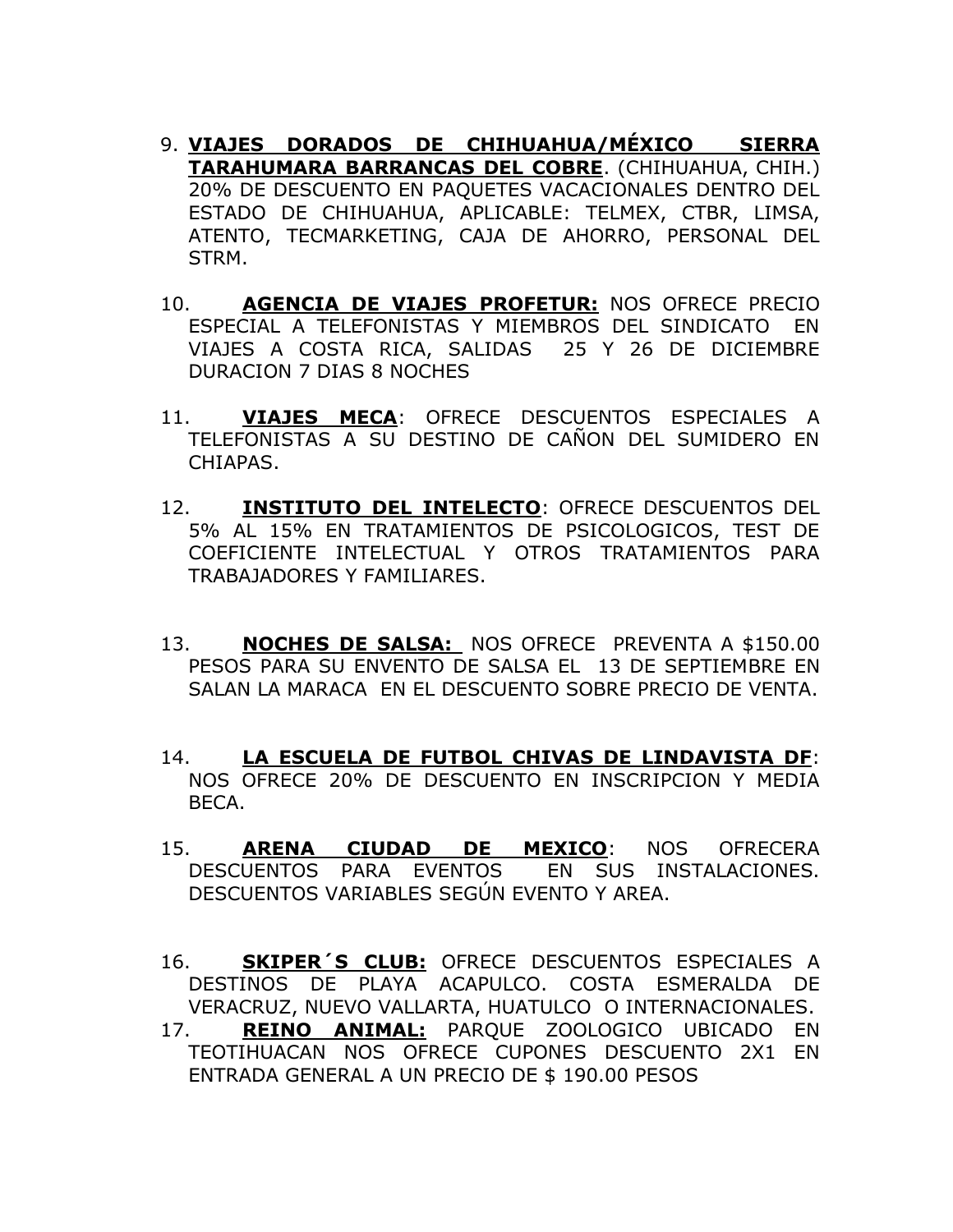- 18. **PAPALOTE MUSEO DEL NIÑO:** NOS OFRECE POR \$165.00 UN PAQUETE QUE INCLUYE: MUSEO, MEGA PANTALLA IMAX Y DOMO DIGITAL.
- **19. ACUARIO INBURSA:** ABRIO SUS PUERTAS ESTE VERANO EN PLAZA CARSO A UN PRECIOS DE \$ 129.00 A LA FECHA NO HA SIDO POBLE OBTENER UN DESCUENTO, PERO ESTAMOS EN EL TRAMITE CORRESPONDIENTE.
- **20. PROMOCIONES ANTONIA ANGELES:** DESDE HACE ALGUNOS AÑOS LA SEÑORA ANTONIA ANGELES NOS PROMOCIONA EVENTOS CULTURALES DE TICKET MASTER CON UN 10%, 20% Y 30% DE DESCUENTO, EN OCASIONES EL 50% LA PROMOCION ES DE MANERA PERMANETE LOS MARTES Y JUEVES EN LA PLANTA BAJA DEL STRM.

DEL INTERIOR DE LA REPUBLICA SE LE PUEDE CONTACTAR LLAMANDOLE AL CEL 552745 1740 O AL 5566423432.

**IMPORTANTE:** TODOS ESTOS CONVENIOS QUE SE TIENEN SE SUBIRAN A LA PAGINA DEL STRM A TRAVES DE LA LIGA:

[WWW.STRM.ORG.MX](http://www.strm.org.mx/) > DOCUMENTOS > PROMOCIONES DE CULTURA Y RECREACIÓN,

PARA QUE SEAN DEL CONOCIMIENTO DE LOS COMPAÑEROS TELEFONISTAS DE CUALQUIER PARTE DE LA REPUBLICA Y PODAMOS GOZAR DE ESTOS DESCUENTOS PARA NOSOTROS, NUESTROS FAMILIARES Y AMIGOS YA QUE EN LA MAYORIA DE LOS CASOS NO SE TIENEN RESTRICCIONES DE VENTA.

OTRA DE FACETA QUE SE TRATO DE CUBRIR FUE EL AMBITO CULTURA LA PRESENTACION DE DOS LIBROS DE COMPAÑEROS Y/O FAMILIARES POR LO QUE SE BUSCO QUE EL SINDICATO FACILITARA LAS INSTALACIONES DISPONIBLES PARA LA PRESENTACION DE LOS DOS LIBROS DE COMPAÑEROS Y/O FAMILIARES EN EL STRM.

### **AGENDA DE DESCUENTOS**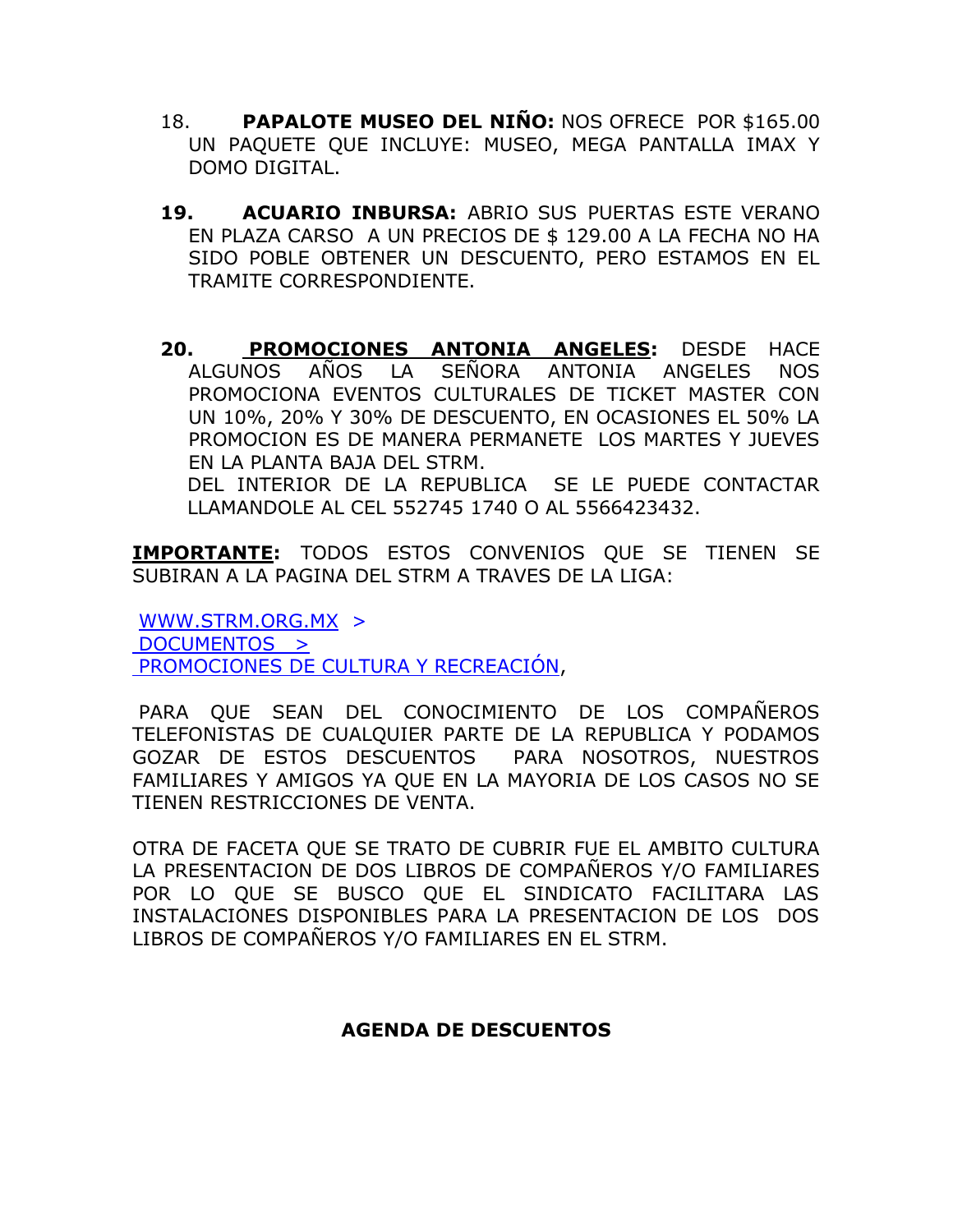UNA PETICION RECURRENTE DE LOS COMPAÑEROS ES LA AGENDA DE DESCUENTOS DE LA EMPRESA MISMA QUE YA NO ES IMPRESA PERO SE PONDRA A SU DISPOCISION EN LA PAGINA WEB DEL STRM.

### **FUNDACION TELMEX**

LA SECRETARIA HA SIDO EL ENLACE CON LA FUNDACION PARA LA GESTION DE LAS DIFERENTES PETICIONES DE APOYO QUE NOS HAN HECHO LLEGAR LOS COMPAÑEROS Y COMPAÑERAS. A CONTINUACION LES DAMOS A CONOCER LA DIRECCION PARQUE VIA #190 7° PISO.

EN ESTA SECRETARIA ESTAMOS CONVENCIDOS EN LA IMPORTANCIA QUE TIENE EL DEPORTE Y LA CULTURA, YA QUE ES PARTE FUNDAMENTAL PARA TRASFORMAR NUESTRO ESPACIO SOCIAL, POR LO QUE NUESTRO COMPROMISO ES BUSCAR ASPECTOS POSITIVOS QUE FORTALEZCAN EL DESARROLLO FISICO Y MENTAL DE TODOS NUESTROS COMPAÑEROS TELEFONISTAS.

TODO ESTO CON LA INTENCION DE SEGUIR MANTENIENTO LA UNIDAD QUE NOS HA CARACTERIZADO COMO ORGANIZACIÓN SINDICAL.

AGRADECEMOS A TODOS LOS COMPAÑEROS, Y AL COMITÉ EJECUTIVO NACIONAL, EL APOYO INCONDICIONAL QUE NOS HAN BRINDADO PARA PODER DESARROLLAR CADA UNA DE LAS ACTIVIDADES QUE NOS HAN SIDO ENCOMENDADAS EN ESTE PERIODO Y UNA MENCIÓN ESPECIAL A NUESTRAS COMPAÑERAS SECRETARIAS; ELENA GUERRERO MARÍN, BERENICE ROCHA LOPEZ Y MARGARITA CABRERA (DE BECAS), POR SU VALIOSO DESEMPEÑO EN LLEVAR LOS TRABAJOS REALIZADOS EN ESTA SECRETARIA.

POR ÚLTIMO DAMOS LAS GRACIAS AL COMPAÑERO **FRANCISCO HERNÁNDEZ JUÁREZ** QUE CON SU LIDERAZGO, EXPERIENCIA E INTERÉS POR EL DEPORTE, NOS HA BRINDADO SU ORIENTACIÓN Y APOYO PARA CUMPLIR CON LOS OBJETIVOS Y METAS DE ESTA SECRETARIA.

#### FRATERNALMENTE

"UNIDAD, DEMOCRACIA Y LUCHA SOCIAL" **MÉXICO, D. F., SEPTIEMBRE DEL 2014 SECRETARIA DE DEPORTES, CULTURA Y RECREACIÓN**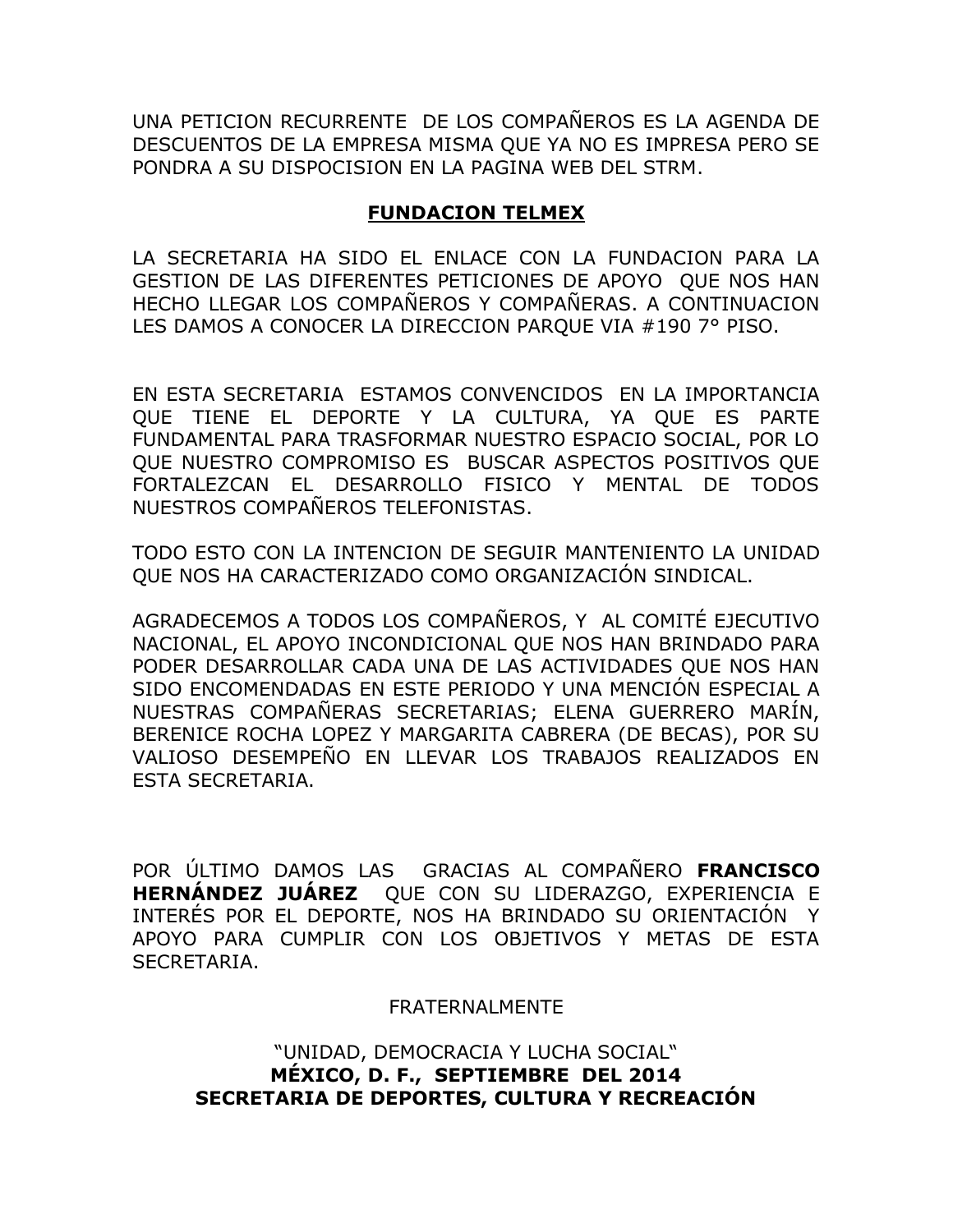### **CA. MARGARITA RUIZ SANCHEZ SECRETARIA DE DEPORTES CULTURA Y RECREACION.**

COORDINADORA ZONA 8. 78 CAMPECHE, CAMP. 93 CD. DEL CARMEN, CAMP. 103 CANCUN, Q.ROO. 116 CHETUMAL, Q.ROO 164 COZUMEL, Q.ROO. 165 PLAYA DEL CARMEN, Q.ROO. COORDINACION DE COMERCIAL MATRIZ COMISION OBRERO PATRONAL RESPONSABLE COMISION EVALUACION Y SEGUIMIENTO

# **CO. RICARDO CALDERON SANCHEZ 1ER. PRO-SECRETARIO**

COPE SANTA LUCIA SUC. LORETO SUC. AUTOPAGO INSURGENTES SUC. HEROES DE PADIERNA COMISION OBRERO PATRONAL LIGA DE FUTBOL

### **CO. JAVIER RAMIREZ CHAVEZ 2DO. PRO-SECRETARIO**

COPE SANTA FE SUCURSAL BOSQUES DE LAS LOMAS COMISION OBRERO PATRONAL GRUPO TONALLI EQUIPO DE VOLIBOL

# **CO. LUIS ALEJANDRO MONTERO CABALLERO 1ER. VOCAL**

90 CUAUTITLAN, MEX. 123 CD. LOPEZ MATEOS. 124 ATLACOMULCO, MEX. 135 VILLA DE LAS FLORES, MEX. 136 CUAUTITLAN, IZCALLI. 139 VILLA NICOLAS ROMERO. 141 TEPOZOTLAN 151 BOSQUES DEL LAGO 160 CUAJIMALPA 179 VALLE DE BRAVO. CCR- NORTE